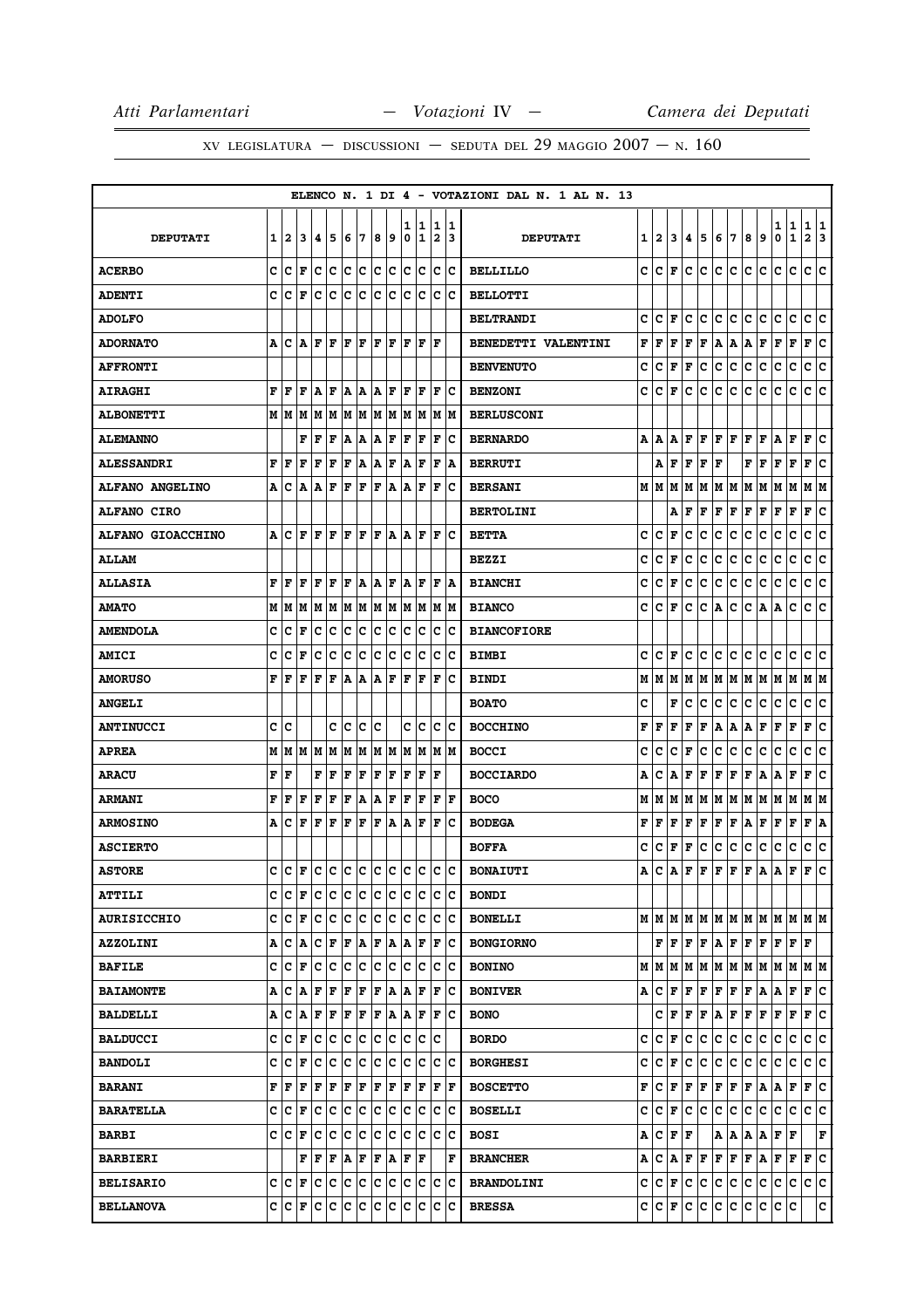|                     |   |         |                                                                                                                                                                                                |       |                                     |     |       |     |     |        |        |                                |             | ELENCO N. 1 DI 4 - VOTAZIONI DAL N. 1 AL N. 13 |   |                             |                     |               |                                   |                   |         |                         |               |                               |             |                      |         |
|---------------------|---|---------|------------------------------------------------------------------------------------------------------------------------------------------------------------------------------------------------|-------|-------------------------------------|-----|-------|-----|-----|--------|--------|--------------------------------|-------------|------------------------------------------------|---|-----------------------------|---------------------|---------------|-----------------------------------|-------------------|---------|-------------------------|---------------|-------------------------------|-------------|----------------------|---------|
| <b>DEPUTATI</b>     | 1 | 2       | 3                                                                                                                                                                                              | 14.   | 5                                   | 6   | 17    | 8   | 9   | ı<br>0 | 1<br>1 | $\mathbf{1}$<br>$\overline{2}$ | 11.<br>13   | <b>DEPUTATI</b>                                |   | $1\vert 2 \vert$            | 3                   | 4             | 5                                 | 6                 | 17      | 8                       | 9             | 1<br>0                        | 1<br>1      | 1<br>$\mathbf{2}$    | 1<br>13 |
| <b>BRICOLO</b>      | F | ١F      | l F                                                                                                                                                                                            | lF.   | F                                   | F   | ١A    | A F |     | F      | F      | F                              | ١A          | <b>CASTIELLO</b>                               |   |                             |                     |               |                                   |                   |         |                         |               |                               |             |                      |         |
| <b>BRIGANDI'</b>    | F | l F     | F                                                                                                                                                                                              | F     | l F                                 | ΙF  | A     | F   | F   | A      | ΙF     | F                              | A           | <b>CATANOSO</b>                                |   | F   F                       |                     | A             | F                                 | A                 |         | А                       |               |                               | F           | F                    | c       |
| <b>BRIGUGLIO</b>    | F | l F     | l F                                                                                                                                                                                            | F     | F                                   | F   | F     | F   | F   | l F    | F      | $\mathbf F$                    | Ιc          | <b>CATONE</b>                                  |   | MMM                         |                     |               |                                   | M   M   M   M     |         |                         | M   M   M     |                               | M           | M  M                 |         |
| <b>BRUGGER</b>      | c | C       | F                                                                                                                                                                                              | Iс    | Ιc                                  | Ιc  | Iс    | Ιc  | Iс  | Iс     | Iс     | Iс                             | Ιc          | <b>CECCACCI RUBINO</b>                         | A | с                           | A                   | F             | F                                 | $\mathbf F$       | F       | F                       | F             | A                             | F           | F                    | lc.     |
| <b>BRUNO</b>        | Α | c       | A                                                                                                                                                                                              | F     | l F                                 | F   | F     | ΙF  | F   | A      | ΙF     | F                              | Ιc          | <b>CECCUZZI</b>                                |   |                             |                     |               | c                                 | c                 | с       | с                       | c             | c                             | c           | c                    | lc.     |
| <b>BRUSCO</b>       |   | F       | F                                                                                                                                                                                              | F F   |                                     | F F |       | F A |     | F      | F      | F                              | Ιc          | <b>CENTO</b>                                   |   | MMM                         |                     | M             | M                                 | M                 | M       | M M                     |               | M M                           |             | M  M                 |         |
| <b>BUCCHINO</b>     | c | с       | F                                                                                                                                                                                              | Iс    |                                     | c   | Iс    | c   | с   | c      | Ιc     | с                              | Ιc          | <b>CERONI</b>                                  | F |                             | F                   | F             | F                                 | F                 | F       | F                       | F             | F                             | F           | F                    | ∣c      |
| <b>BUEMI</b>        | c | c       | F                                                                                                                                                                                              | c     | Iс                                  | c   | c     | c   | c   | c      | c      | c                              | lc          | <b>CESA</b>                                    | А | F                           | F                   | F             | F                                 | Α                 | Α       | Г                       | A             | г                             | F           | F                    | c       |
| <b>BUFFO</b>        | C | lc      | l F                                                                                                                                                                                            | Iс    | c                                   | c   | c     | Ιc  | lc. | lc.    | lc.    | c                              | Ιc          | <b>CESARIO</b>                                 | c | c                           | F                   | c             | с                                 | c                 | c       | c                       | c             | c                             | c           | c                    | lc.     |
| <b>BUGLIO</b>       | c | ١c      | F                                                                                                                                                                                              | Iс    | Ιc                                  | Iс  | lc.   | ١c  | Iс  | c      | ١c     | c                              | Ιc          | <b>CESARO</b>                                  | F |                             | F                   |               |                                   | F                 |         | F                       |               | F                             |             | F                    |         |
| <b>BUONFIGLIO</b>   |   |         |                                                                                                                                                                                                |       |                                     |     |       |     |     |        |        |                                |             | <b>CESINI</b>                                  |   | c                           | F                   | с             | c                                 | c                 | c       | c                       | c             | c                             | c           | c c                  |         |
| <b>BUONTEMPO</b>    |   | MIM     | M                                                                                                                                                                                              |       | MM                                  |     | M M   |     | M M |        | IM IM  |                                | IM IM       | <b>CHIANALE</b>                                | c | c                           | F                   | c             | c                                 | c                 | c       | с                       | c             | с                             | $\mathbf C$ | c                    | lc.     |
| <b>BURCHIELLARO</b> |   | c  c    | ΙF                                                                                                                                                                                             | IC IC |                                     | lc. | ∣c    | c c |     | IC.    | Ιc     |                                | c c         | <b>CHIAROMONTE</b>                             |   |                             |                     |               |                                   |                   |         |                         |               |                               |             |                      |         |
| <b>BURGIO</b>       | c | c       | F                                                                                                                                                                                              | c     | c                                   | c   | c     | c   | c   | c      | c      | c                              | Ιc          | <b>CHICCHI</b>                                 |   |                             |                     |               | c                                 | с                 | с       | с                       | с             | с                             | с           | с                    | c       |
| <b>BURTONE</b>      | C | c       | F                                                                                                                                                                                              | c     | c                                   | c   | c     | c   | c   | c      | c      | c                              | Ιc          | CHITI                                          |   |                             |                     | M   M   M   M | M                                 | M                 | MM      |                         | M             | M M                           |             | M  M                 |         |
| <b>CACCIARI</b>     | c | c       | l F                                                                                                                                                                                            | Iс    | Ιc                                  | lc  |       | c   | с   | lc.    | Ιc     | lc.                            | Ιc          | <b>CIALENTE</b>                                |   |                             |                     |               |                                   |                   |         |                         |               |                               |             |                      |         |
| <b>CALDAROLA</b>    | c | Iс      | l F                                                                                                                                                                                            | с     | Iс                                  | Ιc  | Iс    | c   | с   | c      | Ιc     | с                              | Ιc          | <b>CICCHITTO</b>                               |   |                             |                     |               |                                   |                   |         |                         |               |                               |             |                      |         |
| <b>CALGARO</b>      | c | Iс      | l F                                                                                                                                                                                            | Iс    | Iс                                  | Ιc  | Iс    | Ιc  | Iс  | lc.    | Iс     | Iс                             | ١c          | <b>CICCIOLI</b>                                |   | F F F                       |                     |               |                                   | F F F             |         |                         |               | F F F F                       |             | $ {\bf F}  {\bf F} $ |         |
| CALIGIURI           | А | ١F      | l F                                                                                                                                                                                            | lF.   | F                                   | F   | F     | F   | A   | A      | F      | ΙF                             |             | CICU                                           |   |                             |                     |               |                                   |                   |         |                         |               |                               |             |                      |         |
| <b>CAMPA</b>        |   | A  C    | A                                                                                                                                                                                              |       | $\bf{F}$ $\bf{F}$ $\bf{F}$ $\bf{F}$ |     |       | F A |     |        | A F    | F                              | ΙC          | <b>CIOCCHETTI</b>                              | А | F                           | F                   | F             | F                                 | A                 | A       | A   A                   |               | F                             | F           | $ {\bf F}  {\bf F} $ |         |
| <b>CANCRINI</b>     |   |         |                                                                                                                                                                                                |       |                                     |     |       |     |     |        |        |                                |             | <b>CIOFFI</b>                                  | c | l F                         | F                   | c             | с                                 | c                 | c       | c                       | c             | с                             | c           | c                    | c       |
| <b>CANNAVO'</b>     |   |         |                                                                                                                                                                                                |       |                                     |     |       |     |     |        |        |                                |             | CIRIELLI                                       | F | l F                         | F                   | F             | F                                 | F                 | A       | Α                       | F             | F                             | F           | F                    | lc.     |
| <b>CAPARINI</b>     | F | ١F      | ١F                                                                                                                                                                                             | l F   | ΙF                                  | F   | A A F |     |     |        | IA IF  | l F                            | ١A          | CIRINO POMICINO                                |   |                             |                     |               |                                   |                   |         |                         |               |                               |             |                      |         |
| <b>CAPEZZONE</b>    |   |         |                                                                                                                                                                                                |       |                                     |     |       |     |     |        |        |                                |             | <b>CODURELLI</b>                               | c | с                           | F                   | c             | lc.                               | с                 | c       | с                       | c             | c                             | c           | C C                  |         |
| CAPITANIO SANTOLINI |   | F F     |                                                                                                                                                                                                |       | F F F A A A A                       |     |       |     |     | lF.    | F      | lF.                            | ١F          | COGODI                                         | c | ∣c∙                         | F                   | c             |                                   | c                 | c       | c                       | c             | c                             | c           | c c                  |         |
| <b>CAPODICASA</b>   |   |         | M  M  M  M  M  M  M  M  M  M  M  M                                                                                                                                                             |       |                                     |     |       |     |     |        |        |                                | lм          | <b>COLASIO</b>                                 |   |                             |                     |               |                                   |                   |         |                         |               |                               |             |                      |         |
| <b>CAPOTOSTI</b>    |   | C F     | F                                                                                                                                                                                              | c c   |                                     |     | c c   | c c |     |        | A C    | c                              | ∣C          | <b>COLUCCI</b>                                 |   |                             |                     |               |                                   |                   |         |                         |               |                               |             |                      |         |
| <b>CARBONELLA</b>   |   | c  c    | F                                                                                                                                                                                              | Iс    | c                                   | c   | c     | lc. | Iс  | lc.    | Iс     | c                              | Ιc          | <b>COMPAGNON</b>                               | Α | lc.                         | F                   |               |                                   |                   |         |                         | F F A F A A A |                               | F           | F F                  |         |
| <b>CARDANO</b>      |   | C C F   |                                                                                                                                                                                                | c     | $ {\bf c}$                          | c   | c     |     | C   | c      | c      | c                              | $ {\bf c} $ | <b>CONSOLO</b>                                 |   | ${\bf F}$ $\bf{F}$ $\bf{F}$ |                     | A             |                                   | F A A             |         | A F                     |               | F                             | F           | F C                  |         |
| <b>CARDINALE</b>    | c | Iс      | F                                                                                                                                                                                              | Ιc    | Ιc                                  | Iс  | ١c    | lc  | Iс  | Iс     | Iс     |                                | lc Ic       | <b>CONTE GIANFRANCO</b>                        | А | с                           | A                   | F             | F                                 | $\mathbf F$       | F       | F                       | A             | F                             | F           | F C                  |         |
| <b>CARFAGNA</b>     | А | IC.     | A                                                                                                                                                                                              | F F   |                                     | F   | F     | F   | ١A  | A      | F      | F                              | ΙC          | <b>CONTE GIORGIO</b>                           |   |                             | ${\bf F}$ ${\bf F}$ | F             | F                                 |                   | A A R F |                         |               | F                             | F           | F C                  |         |
| <b>CARLUCCI</b>     |   | A   A   | A                                                                                                                                                                                              |       | C F A F F A F A                     |     |       |     |     |        |        |                                | F C         | <b>CONTENTO</b>                                |   | ${\bf F}$ $\bf{F}$ $\bf{F}$ |                     |               | $ {\bf A} $ ${\bf F}$ $ {\bf A} $ |                   | A       | $\mathbf{A} \mathbf{F}$ |               | $F$ $\bf{F}$                  |             | F C                  |         |
| <b>CARRA</b>        |   | c Ic    | F                                                                                                                                                                                              |       | c c                                 |     | c c   | c c |     | lc.    | Ιc     |                                | lc Ic       | CONTI GIULIO                                   |   |                             | F                   |               |                                   |                   | A       |                         | FF            |                               |             |                      |         |
| <b>CARTA</b>        |   | C C F   |                                                                                                                                                                                                | c c   |                                     |     | c c   | c c |     |        | c  c   |                                | c c         | CONTI RICCARDO                                 |   |                             |                     |               |                                   |                   |         |                         |               |                               |             |                      |         |
| <b>CARUSO</b>       | c | Iс      | lF                                                                                                                                                                                             | Iс    | c                                   | Ιc  | ١c    | Ιc  | Iс  | lc.    | Iс     | c                              | lc          | <b>CORDONI</b>                                 |   |                             |                     |               |                                   |                   |         |                         |               | MMMMMMMMMMMMMMM               |             |                      |         |
| <b>CASERO</b>       |   | A  C  F |                                                                                                                                                                                                | F     | F                                   | F   | F     | F   | ١A  | F      | F      | F                              | Iс          | COSENTINO LIONELLO                             |   |                             |                     |               |                                   | $c c _F c c c c $ |         | c c                     |               | lc.                           | lc.         | c c                  |         |
| <b>CASINI</b>       |   | A  C  F |                                                                                                                                                                                                |       | F F A A A A                         |     |       |     |     |        | F  F   | F C                            |             | COSENTINO NICOLA                               |   | F                           |                     | F             |                                   |                   | F       |                         | F             |                               |             |                      | F       |
| <b>CASSOLA</b>      |   | C C F   |                                                                                                                                                                                                | Ιc    | Iс                                  | Ιc  | Iс    | c c |     | Ιc     | Iс     | Iс                             | ΙC          | <b>COSENZA</b>                                 | F | F F                         |                     |               |                                   |                   |         |                         |               | F   F   A   F   F   F   F   F |             | $ {\bf F} $ C        |         |
| <b>CASTAGNETTI</b>  |   |         |                                                                                                                                                                                                |       |                                     |     |       |     |     |        |        |                                |             | <b>COSSIGA</b>                                 |   | A   A   A                   |                     |               |                                   | $A$ $F$ $F$ $A$   |         | F A                     |               | AF                            |             | F C                  |         |
| <b>CASTELLANI</b>   |   |         | $\mathbf{F} \left  \mathbf{F} \right  \mathbf{F} \left  \mathbf{F} \right  \mathbf{F} \left  \mathbf{A} \right. \left  \mathbf{A} \right. \left  \mathbf{A} \right. \left  \mathbf{F} \right.$ |       |                                     |     |       |     |     | F      | F      | F                              | Ιc          | <b>COSTA</b>                                   |   |                             | FF                  |               | F F                               | F F               |         |                         |               | F F F F                       |             | F C                  |         |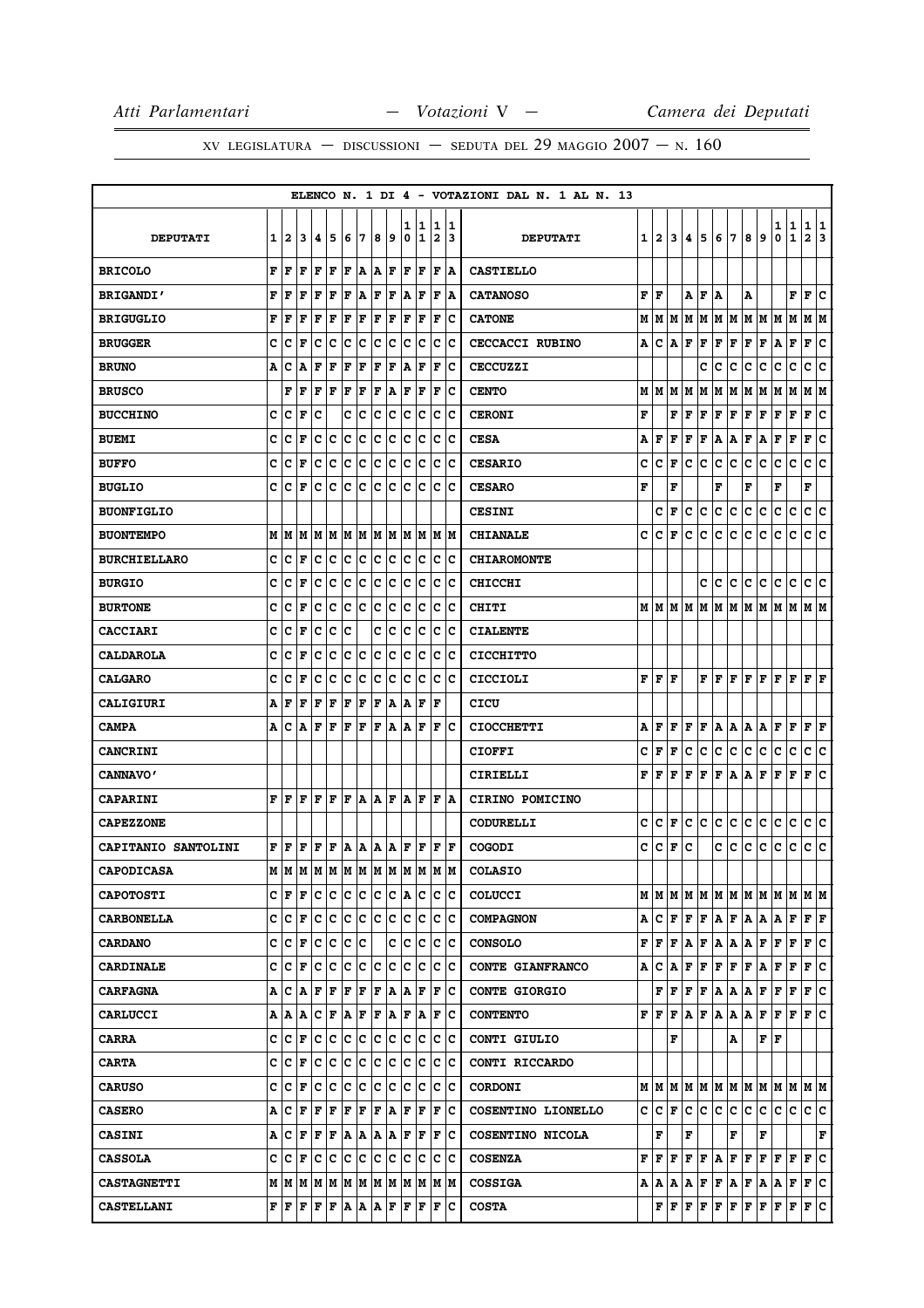# XV LEGISLATURA — DISCUSSIONI — SEDUTA DEL 29 MAGGIO  $2007 - N. 160$

|                     |   |         |                                                        |      |         |       |             |       |       |        |                   |                              |                      | ELENCO N. 1 DI 4 - VOTAZIONI DAL N. 1 AL N. 13 |    |       |                   |         |     |             |                     |      |     |                                                       |                   |                                                                                                                                                                            |
|---------------------|---|---------|--------------------------------------------------------|------|---------|-------|-------------|-------|-------|--------|-------------------|------------------------------|----------------------|------------------------------------------------|----|-------|-------------------|---------|-----|-------------|---------------------|------|-----|-------------------------------------------------------|-------------------|----------------------------------------------------------------------------------------------------------------------------------------------------------------------------|
| <b>DEPUTATI</b>     | 1 | 2       | 3                                                      | 14.  | 5       | 6     | 17          | 8     | 9     | ı<br>0 | 1<br>$\mathbf{1}$ | 1<br>$\overline{\mathbf{2}}$ | 11.<br>13            | <b>DEPUTATI</b>                                | 11 | 2     | 3                 | 4.      | 5   | 6           | 7                   | 8    | 9   | 1<br>0                                                | 1<br>$\mathbf{1}$ | 1<br>1<br>$\mathbf{2}$<br>13                                                                                                                                               |
| <b>COSTANTINI</b>   | c | c       | l F                                                    | Iс   | Iс      | lc.   | c           | lc.   | c     | c      | Iс                | c                            | Ιc                   | DI CAGNO ABBRESCIA                             | F  | A     | A                 | F       | F   | F           | F                   | F    | F   | F                                                     | F                 | c<br>F                                                                                                                                                                     |
| <b>COTA</b>         | F | F       | F                                                      | F    | F       | F     |             | A     | F     | A      | ΙF                | $\mathbf F$                  |                      | <b>DI CENTA</b>                                | А  | A     | Α                 | F       | F   | F           | F                   | F    | Α   | Α                                                     | F                 | F<br>c                                                                                                                                                                     |
| <b>CRAPOLICCHIO</b> | c | lc      | c                                                      | Ιc   | Ιc      | Ιc    | lc.         | c     | Iс    |        | C                 | c                            | ΙC                   | DI GIOIA                                       | c  | c     | F                 | c       | c   | c           | c                   | с    | c   | с                                                     | c                 | c<br>١c                                                                                                                                                                    |
| <b>CRAXI</b>        |   |         |                                                        |      |         |       |             |       |       |        |                   |                              |                      | <b>DI GIROLAMO</b>                             | c  | c     | F                 | с       | lc. | c           | c                   | c    | c   | c                                                     | c                 | c<br>١c                                                                                                                                                                    |
| <b>CREMA</b>        | c | Iс      | ΙF                                                     | Iс   | Ιc      | Ιc    | Iс          | c     | Iс    | c      | Ιc                | с                            | ΙC                   | <b>DILIBERTO</b>                               |    |       |                   |         |     |             |                     |      |     |                                                       |                   |                                                                                                                                                                            |
| <b>CRIMI</b>        | А | с       | A                                                      | l F  | F       | F     | F           | F A   |       |        | A F               | F                            | ١A                   | <b>DIOGUARDI</b>                               | c  | C     | F                 | c       | c   | с           | c                   | c    | c   | c                                                     | c                 | c<br>Iс                                                                                                                                                                    |
| <b>CRISAFULLI</b>   | c | с       | F                                                      | с    | c       | Ιc    | c           | c     | с     | c      | c                 | c                            |                      | <b>DIONISI</b>                                 | Α  | c     | F                 | F       | F   | A           | A                   | A    | A   | F                                                     | F                 | F<br>F                                                                                                                                                                     |
| CRISCI              | c | Iс      | l F                                                    | Iс   | c       | c     | c           | c     | c     | c      | c                 | с                            | ΙC                   | <b>DI PIETRO</b>                               | М  | M     | M                 | м       | M   | M           | M                   | M    | M   | M                                                     | M                 | M  M                                                                                                                                                                       |
| <b>CROSETTO</b>     | Α | c       | l F                                                    | F    | F       | F     | F           | F     | A     | ΙF     | F                 | $\mathbf F$                  |                      | <b>D'IPPOLITO VITALE</b>                       | А  | F     | F                 | F       | F   | $\mathbf F$ | F                   | Г    | F   | Α                                                     | F                 | ١c<br>F                                                                                                                                                                    |
| <b>CUPERLO</b>      | c | Iс      | ΙF                                                     | с    | Iс      | Ιc    | Iс          | c     | с     | c      | Ιc                | с                            | ΙC                   | DI SALVO                                       | Α  | c     | F                 | c       | с   | c           | c                   | c    | c   | с                                                     | с                 | c<br>Ιc                                                                                                                                                                    |
| 0'AGRO'             | A | c       | ΙF                                                     | F    | F       | A     | A           | A     | A     | F      | F                 | F                            | l F                  | <b>DI VIRGILIO</b>                             | А  | c     | A                 | F       | F   | F           | F                   | F    | A   | A                                                     | F                 | F A                                                                                                                                                                        |
| <b>D'ALEMA</b>      |   | MIM     | M                                                      | MMMM |         |       |             | M  M  |       | lм     | lМ                | lм                           | IМ                   | <b>DONADI</b>                                  | c  | c     | F                 | c       | c   | c           | c                   | с    | c   | с                                                     | c                 | c                                                                                                                                                                          |
| <b>D'ALIA</b>       |   |         | A C F F F A F A A A F                                  |      |         |       |             |       |       |        |                   | F                            | lF                   | <b>DOZZO</b>                                   |    |       |                   |         |     |             |                     |      |     |                                                       |                   |                                                                                                                                                                            |
| <b>D'AMBROSIO</b>   |   |         |                                                        |      |         |       |             |       |       |        |                   |                              |                      | <b>DRAGO</b>                                   | А  | c     | F                 | F       | F   | A           | F                   | A    | A   | F                                                     | F                 | F<br>F                                                                                                                                                                     |
| <b>DAMIANO</b>      |   |         | MMM                                                    | MM   |         |       | M M         | M M   |       |        | M  M              |                              | IM IM                | DUILIO                                         | М  | M     | M                 | М       | M   | M   M       |                     | M  M |     | M                                                     | M                 | M  M                                                                                                                                                                       |
| <b>D'ANTONA</b>     | c | lc      | F                                                      | Ιc   | Ιc      | c     | c           | Ιc    | Ιc    | c      | Ιc                | c                            | Ιc                   | <b>D'ULIZIA</b>                                | c  | c     | F                 | c       | с   | c           | c                   | с    | c   | c                                                     | $\mathbf C$       | c<br> c                                                                                                                                                                    |
| <b>D'ANTONI</b>     |   |         | MMMM                                                   |      | M  M  M |       |             | M  M  |       | lМ     | lМ                |                              | IM IM                | <b>DURANTI</b>                                 | c  | c     | F                 | c       | с   | с           | с                   | с    | c   | с                                                     | с                 | с<br>c                                                                                                                                                                     |
| <b>DATO</b>         |   |         |                                                        |      | c       |       | c           | Iс    | Iс    | Iс     | Iс                | Iс                           | Ιc                   | <b>DUSSIN</b>                                  | F  | F     | F                 | F       | F   | F           | F                   | F    | F   | Α                                                     | F                 | F<br>١A                                                                                                                                                                    |
| DE ANGELIS          | c | ١c      | l F                                                    | Iс   | Iс      | c     | c           | c     | c     | c      | Ιc                | с                            | ΙC                   | <b>EVANGELISTI</b>                             | м  | M     | M                 | м       | M   | M           | M                   | M    | M   | M                                                     | M                 | M  M                                                                                                                                                                       |
| DE BIASI            | c | C       | F                                                      | Iс   | Iс      | Ιc    | Iс          | c     | c     | c      | Ιc                | с                            | ΙC                   | <b>FABBRI</b>                                  | A  | F     | A                 | F       | F   | F           | F                   | F    | A   | F                                                     | F                 | F<br>Ιc                                                                                                                                                                    |
| DE BRASI            | C | c       | F                                                      | c    | c       | c     | c           | c     | c     | c      | c                 | c                            | Iс                   | <b>FABRIS</b>                                  | М  | М     | M                 | М       | M   | M           | M                   | M    | M   | M                                                     | M                 | M   M                                                                                                                                                                      |
| DE CASTRO           |   | MM      | lМ                                                     | M    | M       |       | M M         | M M   |       |        | M  M              |                              | M  M                 | <b>FADDA</b>                                   | c  | c     | F                 | c       | с   | c           | c                   | с    | c   | c                                                     | c                 | c<br>С                                                                                                                                                                     |
| DE CORATO           | А | l F     | l F                                                    | F    | F       | A   A |             | A     | F     | F      | F                 | F                            | Ιc                   | <b>FALLICA</b>                                 | Α  | c     | А                 | F       | F   | F           | F                   | F    | F   | F                                                     | F                 | ١c<br>F                                                                                                                                                                    |
| DE CRISTOFARO       | c | C       | F                                                      | с    | Iс      | Ιc    | Iс          | c     | с     | c      | Ιc                | с                            | ΙC                   | <b>FALOMI</b>                                  | c  | c     | F                 | c       | с   | с           | с                   | с    | c   | с                                                     | с                 | c<br>Ιc                                                                                                                                                                    |
| <b>DEIANA</b>       | c | c       | F                                                      | c    | c       | c     | c           | c     | c     | c      | Iс                | lc.                          | Ιc                   | <b>FARINA DANIELE</b>                          | c  | c     | F                 | c       | с   | c           | c                   | с    | с   | c                                                     | $\mathbf C$       | c<br> c                                                                                                                                                                    |
| DE LAURENTIIS       |   | Α       | F                                                      | F    | F       | ١A    | F           | A     | A     | ΙF     | F                 |                              | c                    | <b>FARINA GIANNI</b>                           | с  | c     | F                 | c       |     | c           | c                   | c    | c   | c                                                     | c                 | lc.<br>c                                                                                                                                                                   |
| <b>DELBONO</b>      |   |         | C  C F  C C  C C  C C                                  |      |         |       |             |       |       |        | c c               |                              | c c                  | <b>FARINONE</b>                                |    | C C F |                   | с       | С   | с           | IC.                 | C    | с   | c                                                     | С                 | c c                                                                                                                                                                        |
| DEL BUE             |   | F F     | F F F                                                  |      |         |       | $\mathbf F$ | F     | F     | F      | ١F                | F                            | ١F                   | <b>FASCIANI</b>                                |    |       | C C F             | c.      | c   | c c         |                     | c.   | c   | c                                                     | С                 | c c                                                                                                                                                                        |
| <b>DELFINO</b>      |   | A  C  F |                                                        | F F  |         |       |             | A A A |       |        | A F               |                              | $ {\bf F}  {\bf F} $ | <b>FASOLINO</b>                                |    |       |                   |         |     |             |                     |      |     |                                                       |                   | ${\bf F}\, \, {\bf F}\, \, {\bf F}\, \, {\bf F}\, \, {\bf F}\, \, {\bf F}\, \, {\bf F}\, \, {\bf F}\, \, {\bf F}\, \, {\bf F}\, \, {\bf F}\, \, {\bf F}\, \, {\bf F}\, \,$ |
| <b>D'ELIA</b>       |   |         | C C F C C C C C C                                      |      |         |       |             |       |       | lc.    | Ιc                | lc.                          | ΙC                   | <b>FASSINO</b>                                 |    |       |                   |         |     |             |                     |      |     |                                                       |                   |                                                                                                                                                                            |
| DELLA VEDOVA        |   |         | A  C  A  F  F                                          |      |         |       |             |       | F   A |        | F F               | F                            | ΙC                   | FAVA                                           |    |       |                   |         |     |             |                     |      |     |                                                       |                   | F A                                                                                                                                                                        |
| <b>DELL'ELCE</b>    |   |         | F A A A F F A                                          |      |         |       |             | F   A |       |        | A F               | F                            | ΙC                   | <b>FEDELE</b>                                  |    |       |                   |         |     |             |                     |      |     |                                                       |                   | ACAFFFFFAAFFC                                                                                                                                                              |
| DEL MESE            |   |         |                                                        |      |         |       |             |       |       |        |                   |                              |                      | <b>FEDI</b>                                    |    |       |                   |         |     |             |                     |      |     |                                                       |                   |                                                                                                                                                                            |
| <b>D'ELPIDIO</b>    |   |         | $ c c _F  c c c c c c c c c$                           |      |         |       |             |       |       |        |                   | IС                           | ΙC                   | <b>FERRARA</b>                                 |    |       |                   |         |     |             | C C F C C C C C C C |      |     |                                                       |                   | c c c c                                                                                                                                                                    |
| DE LUCA FRANCESCO   |   |         | ${\bf F}$ $\bf  F$ $\bf  F$ $\bf  F$ $\bf  F$ $\bf  F$ |      |         |       |             | F F   |       |        | F                 | F                            | ١A                   | <b>FERRARI</b>                                 |    |       | C C F             | lc.     | c   | c.          | c                   | c.   | lc. | c                                                     | c                 | c c                                                                                                                                                                        |
| DE LUCA VINCENZO    |   |         |                                                        |      |         |       |             |       |       |        |                   |                              |                      | <b>FERRIGNO</b>                                |    | F     |                   |         |     |             | F F F F F           |      |     |                                                       | $\mathbf F$       | A                                                                                                                                                                          |
| <b>DE MITA</b>      |   |         |                                                        |      |         |       |             |       |       |        |                   |                              |                      | <b>FIANO</b>                                   | c  |       |                   | C F C   | ∣c. | c c         |                     | c c  |     | lc.                                                   | lc.               | c c                                                                                                                                                                        |
| DE PICCOLI          |   |         |                                                        |      |         |       |             |       |       |        |                   |                              |                      | <b>FILIPPESCHI</b>                             |    |       |                   | C C F C | lc. |             | c c c c             |      |     | lc.                                                   | lc.               | lc lc                                                                                                                                                                      |
| DE SIMONE           |   |         | C C F C C C C C C C C C                                |      |         |       |             |       |       |        |                   |                              | c c                  | <b>FILIPPI</b>                                 |    |       |                   |         |     |             |                     |      |     |                                                       |                   |                                                                                                                                                                            |
| DE ZULUETA          |   |         | C  C  F  C  C  C  C  C  C  C  C                        |      |         |       |             |       |       |        |                   | C                            | ΙC                   | FILIPPONIO TATARELLA                           |    |       | ${\bf F}$ $\bf F$ |         | F   |             |                     |      |     | $ {\bf A}\, {\bf A}\, {\bf F}\, {\bf F}\, {\bf F}\, $ |                   |                                                                                                                                                                            |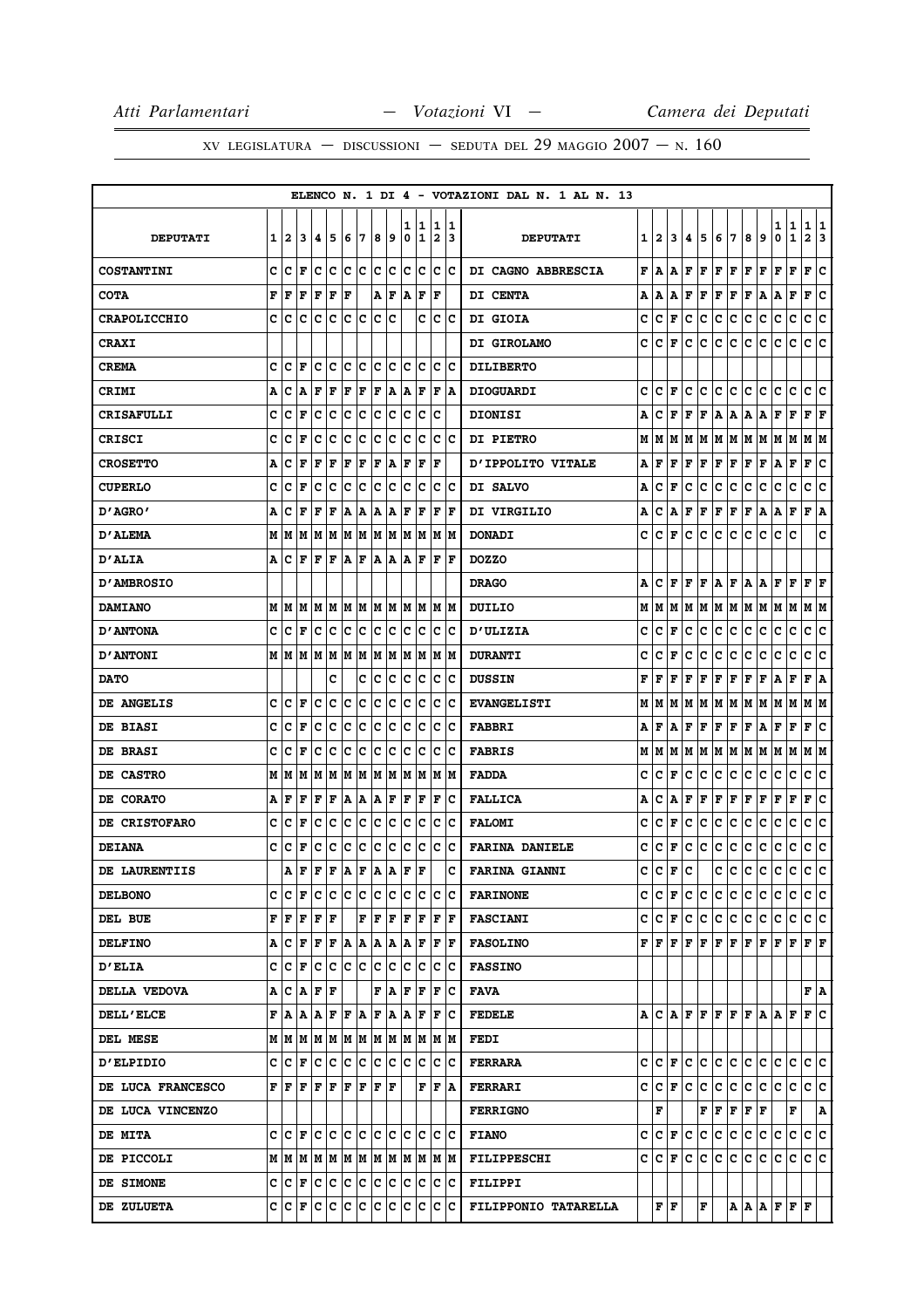|                             |   |              |                                                                 |     |             |       |         |      |      |        |         |                              |          | ELENCO N. 1 DI 4 - VOTAZIONI DAL N. 1 AL N. 13 |   |                                           |                              |     |       |                      |     |             |           |        |                              |                     |     |
|-----------------------------|---|--------------|-----------------------------------------------------------------|-----|-------------|-------|---------|------|------|--------|---------|------------------------------|----------|------------------------------------------------|---|-------------------------------------------|------------------------------|-----|-------|----------------------|-----|-------------|-----------|--------|------------------------------|---------------------|-----|
| <b>DEPUTATI</b>             | 1 | $\mathbf{2}$ | 3                                                               | 14. | 15          | 6     | 17      | 8    | و    | 1<br>0 | 11<br>1 | 1<br>$\overline{\mathbf{2}}$ | 11<br>13 | <b>DEPUTATI</b>                                | 1 | 2                                         | 3                            | 4   | 5     | 6                    | 17  | 8           | 9         | 1<br>0 | 1<br>$\mathbf{1}$            | 1 1<br>$\mathbf{2}$ | 13  |
| <b>FINCATO</b>              |   | c  c         | ١F                                                              | с   | Iс          | c c   |         | c c  |      | lc.    | Iс      | lc.                          | ΙC       | <b>GAROFANI</b>                                | c | с                                         | F                            | c   | lc.   | c                    | lc. | C           | c         | c      | c                            | c c                 |     |
| FINI GIANFRANCO             | F | ١F           | F                                                               | lF. | F A A A F   |       |         |      |      | ١F     | ١F      | ΙF                           | ١c       | <b>GASPARRI</b>                                | F | F                                         | F                            | F   | F     | Α                    | A   | Α           | F         | F      | F                            | F                   | lc. |
| <b>FINI GIUSEPPE</b>        |   |              |                                                                 |     |             |       |         |      |      |        |         |                              |          | <b>GELMINI</b>                                 | F | F                                         | F                            | F   | F     | F                    | F   | $\mathbf F$ | F         | F      | F                            | F                   | c   |
| <b>FIORIO</b>               | c | lc           | F                                                               |     | c c         |       | c c     | c c  |      |        | lc Ic   |                              | lc Ic    | <b>GENTILI</b>                                 | c | c                                         | F                            | c   | с     | с                    | c   | с           | с         | с      | c                            | c                   | lc. |
| <b>FIORONI</b>              |   | MM           | M                                                               | lм  | lм          | M     | M       | lм   | lм   | lм     | M       | M                            | lм       | GENTILONI SILVERI                              | М | М                                         | М                            | м   | M     | M M                  |     | M           | M         | M      | lМ                           | M                   | IМ  |
| <b>FISTAROL</b>             | c | c            | l F                                                             | Iс  | c           | c     | c       | c    | c    | c      | Ιc      | c                            | Ιc       | <b>GERMANA'</b>                                | А | c                                         | F                            | F   | F F F |                      |     | F           | A         | F      | F                            | F                   | c   |
| <b>FITTO</b>                | Α | c            | l F                                                             | F   | l F         | l F   | F       | F    | A    | ١A     | F       | l F                          | Ιc       | <b>GERMONTANI</b>                              | F | F                                         | F                            | A   |       |                      |     |             | Α         | ١A     |                              | F                   | lc. |
| <b>FLORESTA</b>             | F | c            | ١A                                                              | F   | F           | F     | F       | F    | F    | F      | ΙF      |                              | c        | <b>GHIZZONI</b>                                |   |                                           |                              |     |       |                      |     |             |           |        |                              |                     |     |
| <b>FLUVI</b>                | c | с            | l F                                                             | c   | c           | c     | c       | c    | c    | c      | Iс      | c                            | Ιc       | <b>GIACHETTI</b>                               | c | c                                         | F                            | c   | C     | с                    | c   | c           | c         | c      | c                            | c                   | c   |
| FOGLIARDI                   | c | с            | l F                                                             | Iс  | Iс          | Ιc    | c       | c    | c    | c      | c       | с                            | ١c       | <b>GIACOMELLI</b>                              | c | c                                         | F                            | c   | c     | c                    | c   | с           | c         | с      | c                            | c                   | Iс  |
| <b>FOLENA</b>               |   | MM           | M                                                               | M   | M           | M     | M       |      | M  M |        | M  M    |                              | M  M     | <b>GIACOMONI</b>                               | А | с                                         | A                            | F   | F     | F                    | F   | F           | A         | A      | F                            | F                   | ١c  |
| <b>FONTANA CINZIA MARIA</b> | c | c            | F                                                               | Iс  | c           | c     | c       | c    | c    | c      | Ιc      | c                            | Iс       | <b>GIBELLI</b>                                 | F | F                                         | F                            |     | F     | F                    | Α   | Α           | Α         | F      | F                            | F A                 |     |
| <b>FONTANA GREGORIO</b>     |   | A   A        | A                                                               | F   | l F         | F     | F       | ΙF   | A    | ΙF     | F       | F                            | Ιc       | <b>GIORDANO</b>                                |   |                                           |                              |     |       |                      |     |             |           |        |                              |                     |     |
| <b>FORGIONE</b>             |   | MIM          |                                                                 | M M | M           | M     | M       |      | MM   |        | M M     | IM IM                        |          | GIORGETTI ALBERTO                              | F | F                                         | F                            | А   | F     | Α                    | A   | A           | lF.       | F      | F                            | F                   | ١c  |
| <b>FORLANI</b>              | F | Iс           | l F                                                             | F   | F           | A     | F       | A    | A    | F      | F       | F                            | ١A       | GIORGETTI GIANCARLO                            | F | l F                                       | F                            |     | F     | l F                  |     | C           |           |        | F                            | l F                 |     |
| <b>FORMISANO</b>            | Α | c            | ΙF                                                              | lF  | F           | A   A |         | A  A |      | F      | F       | ΙF                           | lF.      | <b>GIOVANARDI</b>                              | М | M                                         | M                            |     | MM    | M M                  |     |             | M   M   M |        | M                            | M  M                |     |
| <b>FOTI</b>                 | F | l F          | ΙF                                                              | ١A  | l F         | F     | A       | A    | A    | ΙF     | F       | F                            | Ιc       | <b>GIOVANELLI</b>                              | c | c                                         | F                            | c   | с     | c                    | c   | с           | c         | с      | c                            | c                   | Ιc  |
| <b>FRANCESCATO</b>          | c | c            | F                                                               | Iс  | Iс          | Ιc    | Iс      | Iс   | Iс   | Iс     | Iс      | c                            | Ιc       | <b>GIRO</b>                                    | А | c                                         | Α                            | F   | F     | F                    | F   | F           | A         | A      | F                            | F                   | lc. |
| <b>FRANCESCHINI</b>         | М | M            | M                                                               | lм  | M           | M     | M       | M    | M    | lм     | M       | M                            | M        | <b>GIUDICE</b>                                 | А | c                                         | Α                            | F   | F     | $\mathbf F$          | F   | F           | Α         | Α      | F                            | F                   | c   |
| <b>FRANCI</b>               | c | ١c           | F                                                               | Iс  | Ιc          | Ιc    | lc.     | Ιc   | Iс   | c      | Ιc      | c                            | Ιc       | <b>GIUDITTA</b>                                |   |                                           | F                            | c   | c     | c                    | c   | c           | с         | с      |                              | c c                 |     |
| <b>FRANZOSO</b>             | Α | c            | ۱A                                                              | F   | F           | F     | F       | F    | A    | A      | ΙF      | F                            | Ιc       | GIULIETTI                                      | c | c                                         | F                            | c   | c     | c                    | c   | с           | c         | c      | c                            | c                   | ١c  |
| <b>FRASSINETTI</b>          | F | F            | F                                                               | F   | l F         | A     | A       | ١A   | F    | F      | F       | F                            | Ιc       | GOISIS                                         |   |                                           |                              |     |       |                      |     |             |           |        |                              |                     |     |
| <b>FRATTA PASINI</b>        | А | c            | A                                                               | F   | F           | F     | F       | F    | ١A   | A      | l F     | l F                          | Ιc       | GOZI                                           | c | c                                         | F                            | c   | lc.   | c                    | c   | c.          | c         | c      | c                            | c                   | ١c  |
| <b>FRIAS</b>                | C | Iс           | ΙF                                                              | с   | Ιc          | Ιc    | Iс      | c    | c    | c      | c       | с                            | Ιc       | <b>GRASSI</b>                                  | c | c                                         | F                            | c   | c     | с                    | c   | c           | c         | c      | c                            | c                   | lc. |
| <b>FRIGATO</b>              | c | Iс           | F                                                               | Iс  | Iс          | c     | c       | c    | c    | c      | Iс      | c                            | Ιc       | <b>GRECO</b>                                   |   |                                           |                              |     |       |                      |     |             |           |        |                              |                     |     |
| <b>FRONER</b>               | c | c            | F                                                               | c   | c           | ∣c    | ∣c      | c    | c    | lc     |         | C                            | c        | GRILLINI                                       | F |                                           |                              |     |       |                      |     |             |           |        |                              |                     |     |
| <b>FUGATTI</b>              |   | F  F         | ١F                                                              | F   | ΙF          |       | F A A F |      |      |        | A F     | F   A                        |          | <b>GRIMALDI</b>                                |   |                                           |                              |     |       |                      |     |             |           |        |                              |                     |     |
| <b>FUMAGALLI</b>            |   | C C F        |                                                                 | Ιc  | ΙC          | c c   |         | c c  |      |        | c  c    |                              | lc Ic    | <b>GRIMOLDI</b>                                |   | FF                                        | F                            | F F |       | $ {\bf F}  {\bf F} $ |     | A F         |           | F      | l F                          | F   A               |     |
| <b>FUNDARO'</b>             |   |              | F                                                               | ١c  | Ιc          | Iс    | ΙC      | Ιc   | Iс   | lc.    | Ιc      | c                            | ١c       | <b>GUADAGNO</b>                                | c |                                           | $ {\bf C}  {\bf F}  {\bf C}$ |     |       | c                    | lc. | c           | lc.       | c      | c                            | c c                 |     |
| <b>GALANTE</b>              |   |              |                                                                 |     |             |       |         |      |      |        |         |                              | M M      | <b>HOLZMANN</b>                                |   | ${\bf F} \,   \, {\bf F} \,   \, {\bf F}$ |                              |     | F     | F F                  |     | F F         |           | F F    |                              | F F                 |     |
| <b>GALATI</b>               |   |              | $M$   $M$   $M$   $M$   $M$   $M$   $M$   $M$   $M$   $M$   $M$ |     |             |       |         |      |      |        |         | IM IM                        |          | <b>IACOMINO</b>                                |   | c  c                                      | F                            | c   | lc.   | c                    | c   | C           | c         | c      | c                            | c c                 |     |
| <b>GALEAZZI</b>             | c |              | F                                                               | c   | Iс          | c c   |         | c c  |      | Ιc     | Ιc      | c                            | Ιc       | <b>IANNARILLI</b>                              |   |                                           |                              |     |       |                      |     |             |           |        |                              |                     |     |
| <b>GALLETTI</b>             |   | A   C        | ١F                                                              | lF. | F           | A     | AAA     |      |      | ΙF     | l F     | l F                          | ١F       | <b>IANNUZZI</b>                                |   | c  c                                      | F                            | c   | c     | c.                   | lc. | c.          | c         | c      | c                            | c c                 |     |
| <b>GALLI</b>                |   |              |                                                                 |     |             |       |         |      |      |        |         |                              |          | <b>INCOSTANTE</b>                              |   | c  c                                      | F                            | c   | c.    | c.                   | c   | c.          | c.        | c      | c                            | c c                 |     |
| <b>GAMBA</b>                |   | F F          | F                                                               |     | F F A A A F |       |         |      |      |        | IF IF   | IF IC                        |          | INTRIERI                                       |   | c Ic                                      | F                            | c   | c     | c                    | c   | c           | c         | c      | c                            | c c                 |     |
| <b>GAMBESCIA</b>            |   | c  c         | F                                                               | Ιc  | Ιc          | lc.   | lc.     | lc.  | Iс   | Iс     | Iс      | c                            | Ιc       | <b>JANNONE</b>                                 | А | с                                         | A                            | F   | F     | F                    | F   | F           | A         | Α      | F                            | F C                 |     |
| <b>GARAGNANI</b>            | F | F            |                                                                 |     |             |       |         |      |      |        | F F     | F C                          |          | <b>KHALIL</b>                                  | c | $ {\bf C}  {\bf F} $                      |                              | lc. | lc.   | c.                   | lc. | ∣c∙         | lc.       | c      | lc.                          | c c                 |     |
| <b>GARAVAGLIA</b>           |   | F  F         | F                                                               | F   | F           | F     | ١A      | A F  |      | ١A     | l F     | F                            | ١A       | <b>LA FORGIA</b>                               |   | c  c                                      | F                            | с   | IС    | с                    | c   | c           | с         | c      | c                            | c c                 |     |
| <b>GARDINI</b>              |   |              | A C A                                                           | F F |             | F F   |         | F    | A    |        | A F     | F                            | ΙC       | LAGANA' FORTUGNO                               |   |                                           |                              |     |       |                      |     |             |           |        |                              |                     |     |
| GARNERO SANTANCHE'          |   |              |                                                                 |     |             |       |         | F    | F    | F      | F       | F                            | Ιc       | <b>LAINATI</b>                                 |   |                                           |                              |     |       |                      |     |             |           |        | $A  C A F F F F F A A F F C$ |                     |     |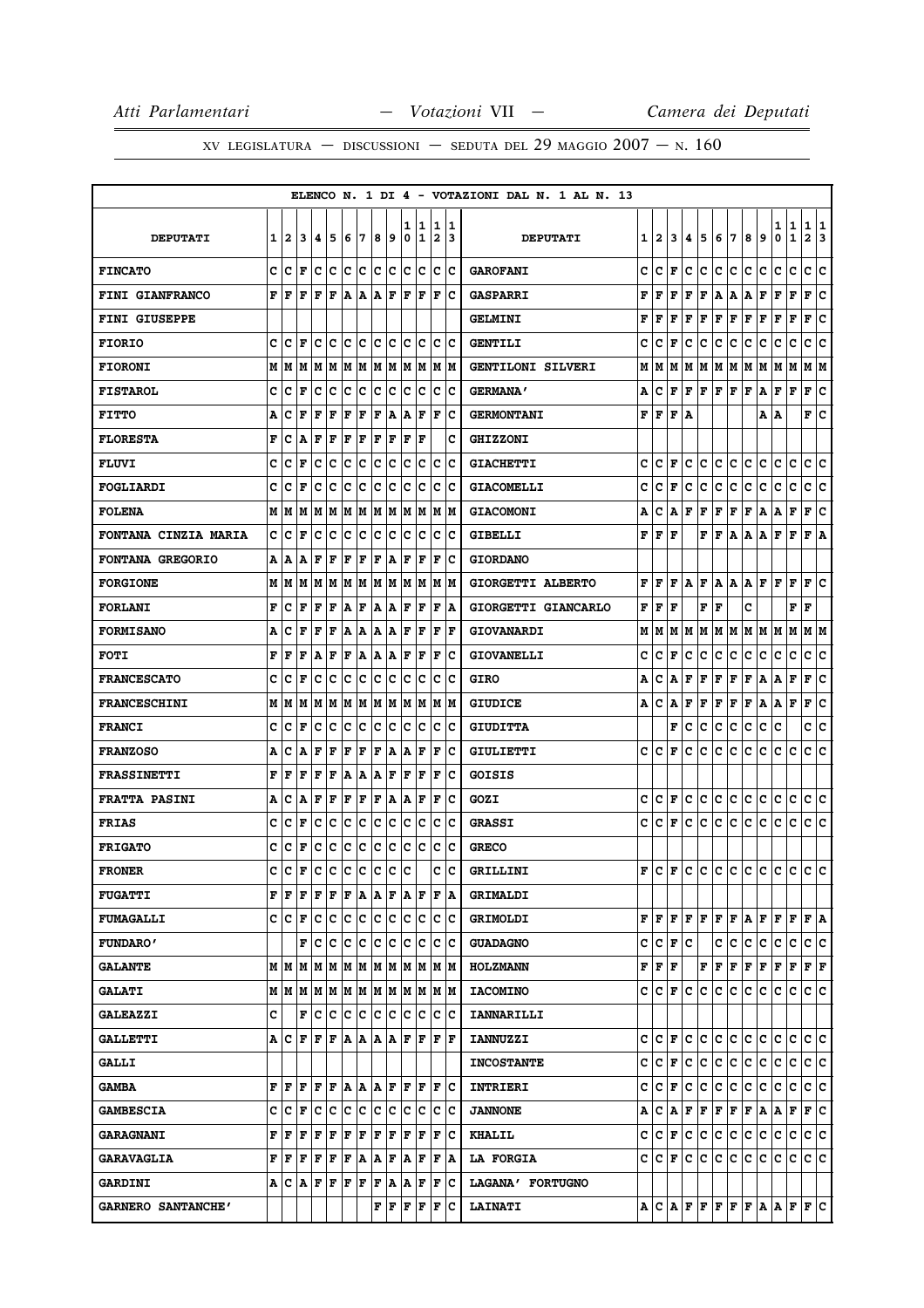|                          |   |       |           |     |                     |     |     |                         |    |        |         |             |          | ELENCO N. 1 DI 4 - VOTAZIONI DAL N. 1 AL N. 13 |   |                      |         |     |                         |                 |            |     |    |                                                                             |              |                      |    |
|--------------------------|---|-------|-----------|-----|---------------------|-----|-----|-------------------------|----|--------|---------|-------------|----------|------------------------------------------------|---|----------------------|---------|-----|-------------------------|-----------------|------------|-----|----|-----------------------------------------------------------------------------|--------------|----------------------|----|
| <b>DEPUTATI</b>          | 1 | 2     | 3         | 4   | 5                   | 6   | 7   | 8                       | و  | ı<br>0 | 11<br>1 | 1<br>2      | 11<br>13 | <b>DEPUTATI</b>                                |   | 1   2                | 3       | 4   | 5                       | 6               | 17         | 8   | 9  | 1   1<br>0                                                                  | $\mathbf{1}$ | 11<br>2              | 3  |
| LA LOGGIA                | A | Ιc    | A         | F   | F                   | lF. | ١F  | $ {\bf F}\>  {\bf A}\>$ |    | l F    | F       | F           | Ιc       | <b>MANCUSO</b>                                 | F | F                    | F       | F   | F                       | A A A F         |            |     |    | F                                                                           | F            | F  C                 |    |
| LA MALFA                 | м | lм    |           |     | MMMMMM              |     |     | M M                     |    | lм     | M       | M           | lМ       | <b>MANTINI</b>                                 | C | c                    | F       | c   | c                       | $\mathtt{C}$    | c          | c   | c  | c                                                                           | c            | C                    |    |
| <b>LAMORTE</b>           | F | F     | F         | F   | F                   | A   | Α   | A                       | A  | F      | F       | ΙF          | Ιc       | <b>MANTOVANI</b>                               | c | c                    | F       | с   | c                       | c               | lc.        | c   | c  | c                                                                           | c            | c                    | c  |
| <b>LANDOLFI</b>          |   | M   M |           |     | M  M  M  M  M       |     |     | M M                     |    | M      | M       |             | M  M     | <b>MARAN</b>                                   | c | c                    | F       | c   | c                       | c               | c          | c   | c  | c                                                                           | c            | c c                  |    |
| <b>LANZILLOTTA</b>       |   | MM    |           |     | M  M  M  M  M  M  M |     |     |                         |    | M      | M       | M           | M        | <b>MARANTELLI</b>                              | c | c                    | F       | с   | c                       | c               | lc.        | c   | c  | lc.                                                                         | c            | C C                  |    |
| <b>LARATTA</b>           | c | ΙC    | F         | c c |                     | Ιc  | ΙC  | c                       | c  | c      | c       | c           | Ιc       | <b>MARCAZZAN</b>                               |   |                      |         |     |                         |                 |            |     |    |                                                                             |              |                      |    |
| <b>LA RUSSA</b>          |   |       |           |     |                     |     |     |                         |    |        |         |             |          | <b>MARCENARO</b>                               | c | c                    | F       | с   | c                       | с               | c          | с   | с  | c                                                                           | с            | c                    | c  |
| <b>LATTERI</b>           |   | c     | ١F        | c   | c                   | c   | c   | c                       | c  | c      | c       | c           | Ιc       | <b>MARCHI</b>                                  | c | c                    | F       | c   | c                       | c               | c          | c   | c  | c                                                                           | c            | c c                  |    |
| <b>LAURINI</b>           |   |       | F         | F   | F                   | F   | F   | F                       | F  | l F    | F       | F           | Iс       | <b>MARGIOTTA</b>                               | c | c                    | F       | с   | c                       | с               | c          | c   | c  | c                                                                           | c            | c c                  |    |
| LAZZARI                  | А | c     | ١A        | F   | F                   |     | F   | F                       | A  |        | F       | ΙF          | Ιc       | <b>MARIANI</b>                                 | c | c                    | F       | c   | c                       | c               | c          | c   | c  | c                                                                           | $\mathbf C$  | c                    | c  |
| LEDDI MAIOLA             | c | c     | F         | c   | c                   | c   | c   | c                       | c  | c      | lc.     | c           | Iс       | <b>MARINELLO</b>                               | А | c                    | F       | F   | F                       | $\mathbf F$     | F          | F   | A  | A                                                                           | F            | FA                   |    |
| <b>LENNA</b>             | F | l F   | F         | F   | F                   | F   | F   | ΙF                      | F  | l F    | F       | ΙF          | l F      | <b>MARINO</b>                                  |   |                      |         |     |                         |                 |            |     |    |                                                                             |              |                      |    |
| LENZI                    | c | с     | F         | с   | c                   | c   | c   | c                       | c  | c      | Iс      | c           | Iс       | <b>MARONE</b>                                  | c | $ {\bf C}  {\bf F} $ |         | lc. | IC.                     | c c             |            | c c |    | с                                                                           | c            | c c                  |    |
| LEO                      | F | F     | F         | F   | $\mathbf F$         | ΙF  | F   | ۱A                      | F  | F      | F       | $\mathbf F$ | c        | <b>MARONI</b>                                  |   |                      |         |     |                         |                 |            |     |    |                                                                             |              |                      |    |
| <b>LEONE</b>             | Α | c     | A         | F   | F                   | F   | c   | F                       | ١A | lA.    | F       | F           | Ιc       | <b>MARRAS</b>                                  |   |                      |         |     |                         |                 |            |     |    |                                                                             |              |                      |    |
| <b>LEONI</b>             | c | c     | F         | c   | c                   | Iс  | c   | IС                      | с  | c      | Ιc      | c           | c        | <b>MARTELLA</b>                                | c | с                    | F       | с   | c                       | c               | lc.        | c c |    | с                                                                           | c            | c c                  |    |
| <b>LETTA</b>             | м | lМ    | lМ        | M   | M                   | lМ  | M   | M                       | M  | M      | lМ      | М           | M        | MARTINELLI                                     | F | l F                  | F       | ۱A. | F                       |                 | AAAF       |     |    |                                                                             | F            | F                    | c  |
| LEVI                     |   | MM    |           |     | M   M   M   M       |     |     | M  M                    |    |        | M M     |             | M  M     | <b>MARTINELLO</b>                              |   |                      |         |     |                         |                 |            |     |    |                                                                             |              |                      |    |
| <b>LICANDRO</b>          | C | C     | l F       | c   | c                   | Ιc  | c   | c                       | с  | c      |         | c           | c        | <b>MARTINO</b>                                 | Α | c                    | ١A.     | F   | F                       | F               | F          | F   | ١A | F                                                                           | ΙF           | F                    | c  |
| <b>LICASTRO SCARDINO</b> | А | IС    | ١A        | F   | F                   | F   | F   | F                       | A  | Α      | F       | F           | Iс       | <b>MARTUSCIELLO</b>                            | A | A                    | A       |     |                         | ${\tt A F A F}$ |            | F A |    | F                                                                           | F            | F C                  |    |
| <b>LI CAUSI</b>          | c | с     | F         | c   | c                   | c   | c   | c                       | c  | c      | c       | c           | c        | <b>MASCIA</b>                                  | c | c                    | F       | с   | c                       | c               | c          | c   | c  | c                                                                           | с            | c                    | c  |
| <b>LION</b>              | C | c     | l F       | c   | lc.                 | lc. | C   | lc.                     | lc | C      | lc.     | c           | c        | <b>MATTARELLA</b>                              | c | c                    | $\bf F$ | c   | c                       | $\mathbf c$     | c          | c   | C  | c                                                                           | c            | c                    | ١c |
| LISI                     |   |       |           |     |                     |     |     |                         |    |        |         |             |          | <b>MAZZARACCHIO</b>                            | Α | c                    | Α       | F   | F                       | A F             |            | Г   | A  | A                                                                           | F            | F                    | c  |
| <b>LOCATELLI</b>         | c | ١c    | l F       | c   | Iс                  | Ιc  | Iс  | lc.                     | Ιc | c      | Iс      | c           | Ιc       | <b>MAZZOCCHI</b>                               | F | c                    | F       | с   | $\mathbf{F}$            | A F             |            | F   | F  | A                                                                           | F            | F                    | c  |
| <b>LOMAGLIO</b>          | с | ١c    | F         | c   | ∣c                  | c   | c   | c                       | c  | c      | c       | IС          | Ιc       | <b>MAZZONI</b>                                 | А | c                    | F       | F   | F                       | A A A F         |            |     |    |                                                                             | F            | $ {\bf F}  {\bf F} $ |    |
| LOMBARDI                 | c | lc    | F         | Iс  | Iс                  | Ιc  | lc. | lc.                     | Iс | lc.    | lc.     | Ιc          | c        | <b>MELANDRI</b>                                |   | MM                   |         |     |                         |                 |            |     |    | MMMMMMMMMMMMM                                                               |              |                      |    |
| LO MONTE                 |   |       |           |     |                     |     |     |                         |    |        |         | F           | Iс       | MELE                                           |   |                      |         |     |                         |                 |            |     |    |                                                                             |              |                      |    |
| <b>LONGHI</b>            | c | c     | l F       |     | c                   | c   | c   | c                       | c  | c      | c       | C           |          | <b>MELLANO</b>                                 |   |                      |         |     |                         |                 |            |     |    |                                                                             |              |                      |    |
| LO PRESTI                | F | F     | F         | A   | F                   | A   | A   | A                       | F  | ΙF     | F       | $\mathbf F$ | Ιc       | <b>MELONI</b>                                  |   |                      |         |     |                         |                 |            |     |    |                                                                             |              |                      |    |
| LOVELLI                  | с | c     | F         | c   | c                   | c   | ∣c  | c                       | c  | Iс     | c       | c           | Ιc       | <b>MENIA</b>                                   | F | F                    | F       | F   | F                       | A A A F         |            |     |    | F F                                                                         |              | F                    |    |
| <b>LUCA'</b>             | c | ١c    | l F       | с   | c                   | c   | c   | c                       | c  | c      | lc.     | c           | c        | <b>MEREU</b>                                   | Α | с                    | F       | F   | F                       |                 | a  a  a  a |     |    | F                                                                           | F            | F F                  |    |
| <b>LUCCHESE</b>          | А | c     | F         | F   | ΙF                  | A   | ١A  | F                       | ١A | F      | F       | F           | F        | <b>MERLO GIORGIO</b>                           |   |                      | C F     |     | c c                     |                 |            |     |    | $ {\mathbf c}\, {\mathbf c}\, {\mathbf c}\, {\mathbf c}\, {\mathbf c}\, $ c |              | c c                  |    |
| LULLI                    | c | Ιc    | F         | c   | c                   | c   | c   | c                       | с  | c      | Iс      | c           | Iс       | MERLO RICARDO ANTONIO                          |   |                      |         |     |                         |                 |            |     |    |                                                                             |              |                      |    |
| <b>LUMIA</b>             | c | c     | F         | c   | c                   | c   | c   | c                       | c  | c      | c       | c           | c        | <b>MERLONI</b>                                 |   | C C F C C            |         |     |                         |                 | c c c c    |     |    | c c                                                                         |              | c c                  |    |
| <b>LUONGO</b>            | C | c     | F         | c   | c                   | c   | c   | c                       | c  | c      | lc.     | c           | Ιc       | <b>META</b>                                    |   |                      |         |     |                         |                 |            |     |    |                                                                             |              |                      |    |
| LUPI                     | А | Ιc    | F         |     | F                   | F   | F   | F                       | F  | F      | F       | F           | Iс       | <b>MIGLIAVACCA</b>                             |   |                      |         |     |                         |                 |            |     |    |                                                                             |              |                      |    |
| <b>LUSETTI</b>           | c | c     | F         | Iс  | c                   | c   | ∣c  | c                       | ∣c | lc.    | IС      | c           | Ιc       | <b>MIGLIOLI</b>                                |   | C C F                |         |     | $ {\tt c}\, {\tt c}\, $ |                 |            |     |    | $ {\mathbf c}\, {\mathbf c}\, {\mathbf c}\, {\mathbf c}\, {\mathbf c}\, $ c |              | lc Ic                |    |
| <b>LUSSANA</b>           | F | l F   | F         | F   | F                   | F   | A   | A                       | F  | F      | F       | F           | A        | <b>MIGLIORE</b>                                |   |                      |         |     |                         |                 |            |     |    | $M$   $M$   $M$   $M$   $M$   $M$   $M$   $M$   $M$   $M$   $M$   $M$       |              |                      |    |
| <b>MADERLONI</b>         |   |       | C C F C C |     |                     | c c |     | c c                     |    | c      | c       | c           | ΙC       | <b>MIGLIORI</b>                                |   |                      |         |     |                         |                 |            |     |    |                                                                             |              |                      |    |
| <b>MANCINI</b>           |   | c c   | F         | Iс  | c                   | c   | c   | c                       | IС | IС     | IC.     | F           | Iс       | <b>MILANA</b>                                  | c |                      |         |     | F C C                   |                 |            |     |    | $ {\tt c}\, {\tt c}\, {\tt c}\, {\tt c}\, {\tt c}\, $                       |              | c c                  |    |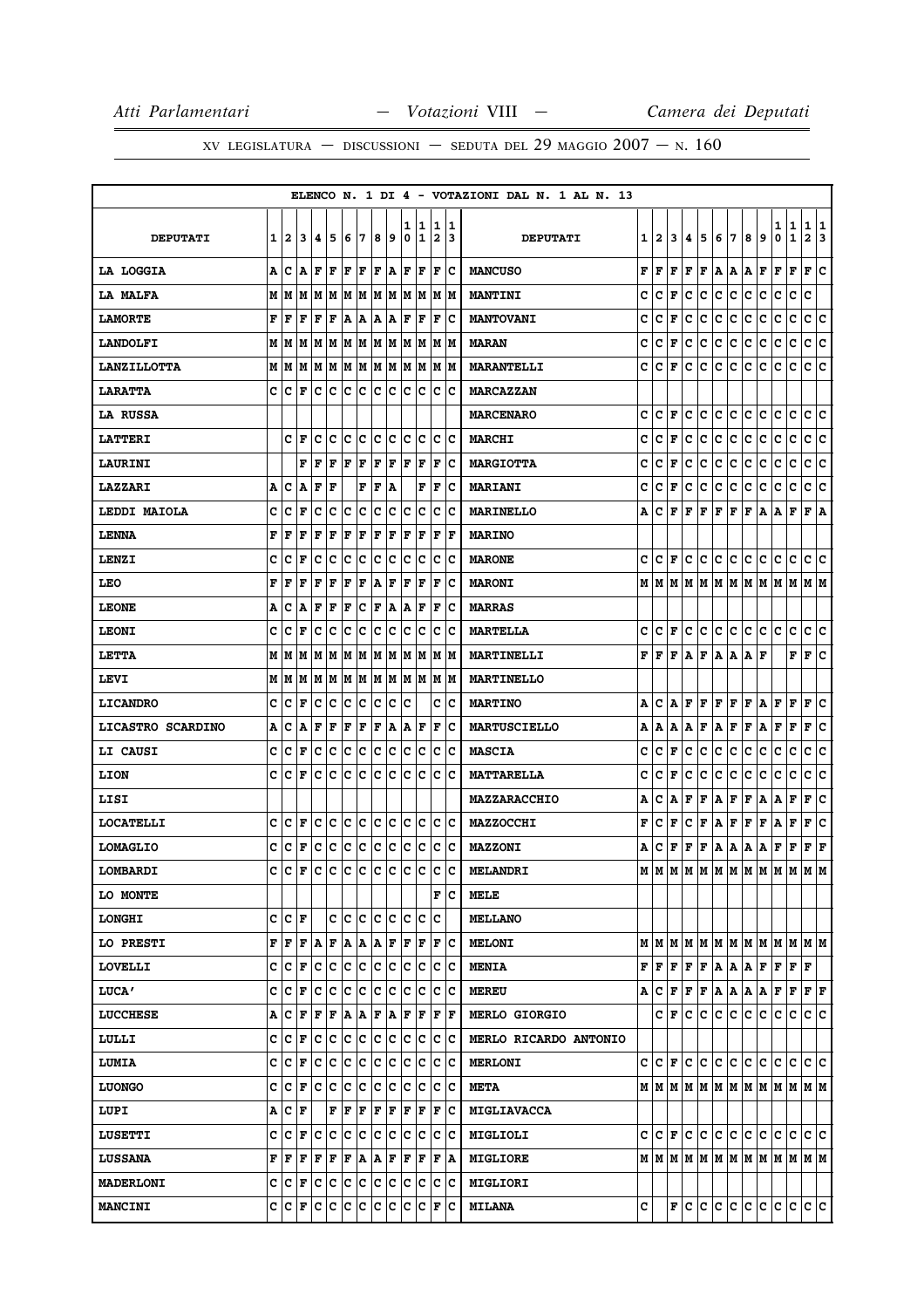|                         |     |         |                                       |                           |                                                                |     |         |     |         |        |        |                                                                                                                                                   |           | ELENCO N. 1 DI 4 - VOTAZIONI DAL N. 1 AL N. 13 |     |       |         |     |                                                               |     |     |     |                                                                             |         |                          |                     |         |
|-------------------------|-----|---------|---------------------------------------|---------------------------|----------------------------------------------------------------|-----|---------|-----|---------|--------|--------|---------------------------------------------------------------------------------------------------------------------------------------------------|-----------|------------------------------------------------|-----|-------|---------|-----|---------------------------------------------------------------|-----|-----|-----|-----------------------------------------------------------------------------|---------|--------------------------|---------------------|---------|
| <b>DEPUTATI</b>         | 1   | 2       | 3                                     | 14                        | 5                                                              | 6   | 17      | 8   | 9       | ı<br>0 | 1<br>1 | 1<br>$\overline{\mathbf{2}}$                                                                                                                      | 11.<br>13 | <b>DEPUTATI</b>                                |     | 1   2 | 3       | 4   | 5                                                             | 6   | 17  | 8   | 9                                                                           | 1<br>0  | 1<br>$\mathbf{1}$        | 1<br>$\overline{a}$ | 1<br>13 |
| <b>MILANATO</b>         | A   | C       | ١A                                    | l F                       | F                                                              | F   | F       | F   | F       | F      | F      | F                                                                                                                                                 | Ιc        | ORLANDO ANDREA                                 |     |       |         |     |                                                               |     |     |     |                                                                             |         |                          |                     |         |
| <b>MINARDO</b>          | F   | c       | A                                     | F                         | l F                                                            | ΙF  | l F     | l F | A       | A      | ΙF     | F                                                                                                                                                 | A         | ORLANDO LEOLUCA                                | М   | M     | M       | м   | M                                                             | M   | lм  | M   | lм                                                                          | M       | M                        | M  M                |         |
| <b>MINASSO</b>          | F   | l F     | F                                     | A                         | F                                                              | A   | ١A      |     |         | F      | F      | F                                                                                                                                                 | Ιc        | <b>OSSORIO</b>                                 | c   | c     | F       | c   | c                                                             | c   | c   | c   | c                                                                           | с       | $\mathbf C$              | c                   | lc.     |
| <b>MINNITI</b>          |     |         |                                       |                           |                                                                |     |         |     |         |        |        |                                                                                                                                                   | M M       | <b>OTTONE</b>                                  | c   | c     | F       | c   | c                                                             | c   | c   | c   | c                                                                           | с       | $\mathbf C$              | c                   | lc.     |
| <b>MISIANI</b>          | c   | Iс      | F                                     | с                         | Ιc                                                             | Ιc  | c       | Ιc  | c       | Iс     | Iс     | c                                                                                                                                                 | Ιc        | PAGLIARINI                                     | c   | c     | F       | c   | c                                                             | c   | c   | с   | c                                                                           | c       | c                        | c                   | c       |
| <b>MISITI</b>           | c   | Ιc      | F                                     | Ιc                        |                                                                | c   | ∣c      | Iс  | Iс      | Ιc     |        | c                                                                                                                                                 | ΙC        | <b>PALMIERI</b>                                | А   | c     | A       | F   | F                                                             | F   | F   | F   | F                                                                           | F       | F                        | F                   |         |
| <b>MISTRELLO DESTRO</b> | A   | c       | A                                     | F                         | F                                                              | F   | F       | F   | A       | Α      | F      | F                                                                                                                                                 | IС        | <b>PALOMBA</b>                                 | c   | c     | F       | c   | с                                                             | с   | с   | с   | c                                                                           | с       | c                        | с                   | c       |
| <b>MISURACA</b>         | А   | Iс      | F                                     | F                         | F                                                              | F   | F       | F   | F       | A      | F      | F                                                                                                                                                 | Ιc        | <b>PALUMBO</b>                                 | А   | c     | F       | F   | F                                                             | F   | F   | Г   | A                                                                           | A       | F                        | F                   | c       |
| <b>MOFFA</b>            | F   | l F     | l F                                   | lF                        | F                                                              | F   | A       | F   | F       | F      | F      | F                                                                                                                                                 | l F       | <b>PANIZ</b>                                   | F   |       | F       | F   | F                                                             | F   | F   | F   | F                                                                           | F       | $\vert \mathbf{F} \vert$ | F                   | c       |
| <b>MONACO</b>           | c   | C       | F                                     | Iс                        | Iс                                                             | Ιc  | Iс      | Iс  | Iс      | c      | Ιc     | с                                                                                                                                                 | ١c        | PAOLETTI TANGHERONI                            | А   | c     | F       | F   | F                                                             | F   | F   | F   | A                                                                           | Α       | F                        | F                   | ١c      |
| MONDELLO                | А   | c       | l F                                   | F                         | ΙF                                                             | ١A  | F       | A   | F       | F      | F      | F                                                                                                                                                 | lF.       | <b>PAPINI</b>                                  | c   | c     | F       | c   | c                                                             | c   | c   |     | c                                                                           | c       |                          |                     |         |
| <b>MONTANI</b>          |     |         |                                       |                           |                                                                |     |         |     |         |        |        |                                                                                                                                                   |           | <b>PARISI</b>                                  | М   | M     | M       | М   | M                                                             | M   | M M |     | M                                                                           | м       | M                        | M M                 |         |
| <b>MORMINO</b>          | A C |         |                                       | F                         | ١F                                                             | F   | ١F      | l F | ١F      | lF.    | ١F     | F                                                                                                                                                 | ١F        | <b>PAROLI</b>                                  |     |       |         |     |                                                               |     |     |     |                                                                             |         |                          |                     |         |
| <b>MORONI</b>           | c   | с       | F                                     | F                         | l F                                                            | F   | F       | ΙF  | A       | A      | F      | F                                                                                                                                                 | Ιc        | <b>PATARINO</b>                                |     |       |         |     |                                                               |     |     |     |                                                                             |         |                          |                     |         |
| <b>MORRI</b>            | c   | Iс      | l F                                   | Iс                        | c                                                              | c   | c       | c   | c       | c      | Iс     | c                                                                                                                                                 | Ιc        | PECORARO SCANIO                                |     |       |         |     |                                                               |     |     |     | $M$   $M$   $M$   $M$   $M$   $M$   $M$   $M$   $M$   $M$   $M$   $M$   $M$ |         |                          |                     |         |
| <b>MORRONE</b>          | М   | lМ      | lМ                                    | lм                        | M                                                              |     |         |     | M M M M |        | M  M   |                                                                                                                                                   | IM IM     | PECORELLA                                      |     |       |         |     |                                                               |     |     |     |                                                                             |         |                          |                     |         |
| <b>MOSELLA</b>          | c   | C       | F                                     | Iс                        | Ιc                                                             | Ιc  | ΙC      | Iс  | Iс      | c      | Iс     | c                                                                                                                                                 | Ιc        | <b>PEDICA</b>                                  | c   | lc.   | F       | c   | lc.                                                           | c   | c   | C   | c                                                                           | c       | c                        | C C                 |         |
| <b>MOTTA</b>            | C   | Iс      | ΙF                                    | Iс                        | Iс                                                             | c   | c       | Iс  | IС      | Iс     | Iс     | Iс                                                                                                                                                | Ιc        | PEDRINI                                        |     |       |         |     |                                                               |     |     |     |                                                                             |         |                          |                     |         |
| <b>MUNGO</b>            | c   | с       | l F                                   | Iс                        | Iс                                                             | Ιc  | Iс      | Ιc  | c       | lc.    | Ιc     | с                                                                                                                                                 | ΙC        | PEDRIZZI                                       | F   | F     | F       | F   | F                                                             | Α   | A   | Α   | F                                                                           | F       | F                        | F                   | Iс      |
| <b>MURA</b>             |     | M   M   | M                                     |                           | M   M   M   M                                                  |     |         |     | MM      |        | M  M   |                                                                                                                                                   | M M       | PEDULLI                                        | c   | c     | F       | c   | с                                                             | с   | с   | с   | c                                                                           | с       | c                        | c                   | c       |
| <b>MURGIA</b>           | F   | F       | ΙF                                    | A                         | F                                                              | A   | A       | ١A  | F       | F      | F      | F                                                                                                                                                 | F         | <b>PEGOLO</b>                                  | c   | c     | F       | c   | с                                                             | c   | с   | с   | c                                                                           | с       | c                        |                     | c       |
| MUSI                    | c   | Iс      | F                                     | c                         | c                                                              | c   | c       | c   | c       | c      | Iс     | c                                                                                                                                                 | Ιc        | <b>PELINO</b>                                  | А   | c     | Α       | F   | F                                                             | F   | F   | F   | Α                                                                           | Α       | F                        | F                   | c       |
| <b>MUSSI</b>            |     |         | M   M   M   M   M   M   M   M   M   M |                           |                                                                |     |         |     |         |        |        | lм                                                                                                                                                | lМ        | <b>PELLEGRINO</b>                              | c   | c     | F       | c   | с                                                             | c   | с   | c   | c                                                                           | c       | C                        | c                   | c       |
| <b>NACCARATO</b>        |     |         |                                       |                           |                                                                |     |         |     |         |        |        |                                                                                                                                                   |           | PEPE ANTONIO                                   | F   | F     | F       | F   | F                                                             | Α   | A   | Α   | A                                                                           | F       | F                        | F                   | F       |
| NAN                     | A   | Iс      |                                       |                           | $\bf{F}$ $\bf{F}$ $\bf{F}$ $\bf{A}$ $\bf{F}$ $\bf{A}$ $\bf{F}$ |     |         |     |         | F      | F      | F                                                                                                                                                 | ١F        | PEPE MARIO                                     | Α   | c     | A       | F   |                                                               | c   | F   | c   | F                                                                           | A       | F                        | F                   | lc.     |
| <b>NANNICINI</b>        |     |         |                                       |                           |                                                                | c   | Iс      | c   | c       | lc.    | Ιc     | lc.                                                                                                                                               | Ιc        | PERETTI                                        |     |       |         |     |                                                               |     |     |     |                                                                             |         |                          |                     |         |
| <b>NAPOLETANO</b>       |     |         | C  C  F  C  C  C  C  C  C  C  C       |                           |                                                                |     |         |     |         |        |        |                                                                                                                                                   | c c       | <b>PERINA</b>                                  |     |       |         |     | F F F A F A A                                                 |     |     | A F |                                                                             | $F$ $F$ |                          | F C                 |         |
| NAPOLI ANGELA           |     | F F     |                                       |                           | $\bf  F  F  F A A A A F F$                                     |     |         |     |         |        |        | F                                                                                                                                                 | Ιc        | <b>PERTOLDI</b>                                | c c |       | F       | lc. | c                                                             | lc. | c   | c.  | c                                                                           | c       | С                        | c c                 |         |
| NAPOLI OSVALDO          |     |         | A F A F F                             |                           |                                                                | F F |         |     | F A     |        | A F    |                                                                                                                                                   | F C       | <b>PERUGIA</b>                                 | c   |       | $ C $ F | c   | c                                                             | c   | c   | c.  | c                                                                           | c       | c                        | c c                 |         |
| <b>NARDI</b>            |     | F  F    |                                       |                           |                                                                |     |         |     |         |        | F  F   |                                                                                                                                                   | F   A     | <b>PESCANTE</b>                                | F   |       |         |     | $ {\bf C}\, {\bf F}\, {\bf F}\, {\bf F}\, {\bf F}\, {\bf F} $ |     |     | F F |                                                                             | F       | F                        | F C                 |         |
| <b>NARDUCCI</b>         |     |         | c  c  F  c  c  c  c  c  c             |                           |                                                                |     |         |     |         | lC.    | ΙC     |                                                                                                                                                   | c c       | <b>PETTINARI</b>                               |     |       |         |     | C C F C C                                                     |     |     | c c |                                                                             | lc.     | lc.                      | c c                 |         |
| <b>NERI</b>             |     |         |                                       |                           |                                                                |     |         |     |         |        |        |                                                                                                                                                   |           | <b>PEZZELLA</b>                                |     |       |         |     |                                                               |     |     |     |                                                                             |         |                          |                     |         |
| <b>NESPOLI</b>          |     |         |                                       |                           |                                                                |     |         |     |         |        |        | $\mathbf{F}  \mathbf{A} \mathbf{F} \mathbf{F} \mathbf{F} \mathbf{A} \mathbf{A} \mathbf{A} \mathbf{F} \mathbf{F} \mathbf{F} \mathbf{F} \mathbf{C}$ |           | PIAZZA ANGELO                                  |     |       | C C F   | lc. | IC.                                                           | c c |     | lc. | IC.                                                                         | IС      | С                        | c c                 |         |
| <b>NICCHI</b>           |     |         | C F C C C C C C C C                   |                           |                                                                |     |         |     |         |        |        |                                                                                                                                                   | c c       | PIAZZA CAMILLO                                 |     |       |         |     | c c F c c c c c                                               |     |     | c c |                                                                             | c c     |                          | c c                 |         |
| <b>NICCO</b>            |     | C IC IF |                                       | Ιc                        | Ιc                                                             | c   | ∣c      | lc. | Iс      | lc.    | Iс     | c                                                                                                                                                 | Ιc        | <b>PICANO</b>                                  |     |       | C  F  F | lc. | c.                                                            | c.  | c   | c.  | c                                                                           | c       | c                        | c c                 |         |
| <b>NUCARA</b>           |     |         |                                       | ${\bf F}$ $\bf F$ $\bf F$ |                                                                | F   | F       | F   | F       |        | F  F   | F                                                                                                                                                 | ΙC        | <b>PICCHI</b>                                  |     |       |         |     |                                                               |     |     |     | $A C A F F F F F A A F F C$                                                 |         |                          |                     |         |
| <b>OLIVA</b>            |     |         |                                       |                           |                                                                |     |         |     |         |        |        |                                                                                                                                                   |           | PIGNATARO FERDINANDO.                          |     |       |         |     |                                                               |     |     |     |                                                                             |         |                          |                     |         |
| <b>OLIVERIO</b>         |     |         |                                       |                           |                                                                |     | C C C C |     |         |        | c c    |                                                                                                                                                   | c c       | PIGNATARO ROCCO                                |     |       |         |     |                                                               |     |     |     |                                                                             |         |                          |                     |         |
| OLIVIERI                |     |         |                                       |                           |                                                                |     |         |     |         |        |        |                                                                                                                                                   |           | PILI                                           |     |       |         |     | A C A F F F                                                   |     |     |     | F A A F F C                                                                 |         |                          |                     |         |
| <b>OPPI</b>             |     |         | $A C F F F A A A A F F$               |                           |                                                                |     |         |     |         |        |        | F                                                                                                                                                 | F         | PINI                                           |     |       |         |     |                                                               |     |     |     |                                                                             |         |                          |                     |         |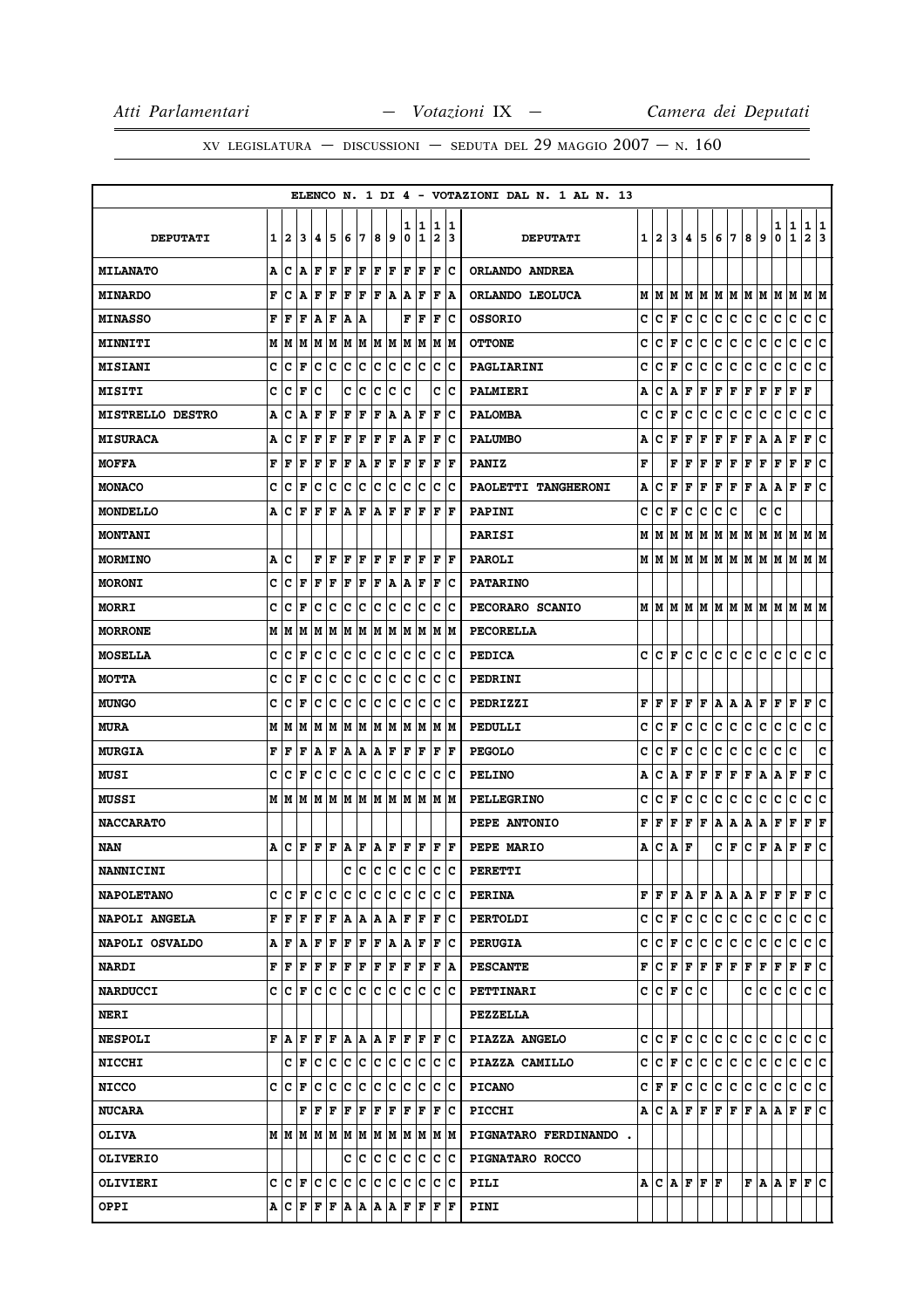|                      |   |          |                                                           |                     |     |      |     |      |     |        |        |                              |        | ELENCO N. 1 DI 4 - VOTAZIONI DAL N. 1 AL N. 13 |   |             |     |           |     |              |                                  |                |     |               |                              |                   |        |
|----------------------|---|----------|-----------------------------------------------------------|---------------------|-----|------|-----|------|-----|--------|--------|------------------------------|--------|------------------------------------------------|---|-------------|-----|-----------|-----|--------------|----------------------------------|----------------|-----|---------------|------------------------------|-------------------|--------|
| <b>DEPUTATI</b>      | 1 | 12       | 13                                                        | 14                  | 5   | 6    | 7   | 8    | 9   | ı<br>0 | 1<br>1 | 1<br>$\overline{\mathbf{2}}$ | 1<br>3 | <b>DEPUTATI</b>                                | 1 | 12.         | 3   | 4         | 5   | 6            | 17                               | 8              | 9   | 1   1<br>0    | $\mathbf{1}$                 | $\mathbf{1}$<br>2 | 1<br>3 |
| <b>PINOTTI</b>       |   |          | $M$   $M$   $M$   $M$   $M$   $M$   $M$   $M$   $M$   $M$ |                     |     |      |     |      |     |        |        |                              | M  M   | <b>RONCONI</b>                                 | А | c           |     |           |     |              | F F F A A A A                    |                |     | F             | ١F                           |                   | F      |
| <b>PIRO</b>          | c | c        | l F                                                       | c                   | c   | c    | c   | c    | c   | c      | c      | c                            | Iс     | <b>ROSITANI</b>                                |   |             |     |           |     |              |                                  |                |     |               |                              |                   |        |
| <b>PISACANE</b>      |   | l A      | ΙF                                                        | F                   | F   | A    | A   | A    | A   | F      | F      |                              | F      | ROSSI LUCIANO                                  | F |             |     | FIF       | F   | F            | F                                | lF.            | l F | F             | l F                          | F                 | ١c     |
| <b>PISCITELLO</b>    |   | MM       |                                                           | M  M  M  M  M  M  M |     |      |     |      |     |        |        | M M M                        | IМ     | ROSSI NICOLA                                   |   |             |     |           |     |              |                                  |                |     |               |                              |                   |        |
| <b>PISICCHIO</b>     |   |          | $M$   $M$   $M$   $M$   $M$   $M$   $M$                   |                     |     |      |     | M  M |     |        | MM     | lМ                           | lМ     | ROSSI GASPARRINI                               | F | F           | F   | F         | lc. | c            | lc.                              | c              |     | $ C $ a $ C $ |                              | C C               |        |
| <b>PIZZOLANTE</b>    | F | Iс       | $ {\bf A} $ ${\bf F}$                                     |                     | F   | F    | F   | F    | F   | F      | F      | F                            | Iс     | <b>ROSSO</b>                                   | А | с           | A   | F         | F   | F            | F                                | F              | A   | A F           |                              | F C               |        |
| <b>POLETTI</b>       |   |          |                                                           |                     |     |      |     |      |     |        |        |                              |        | <b>ROTONDO</b>                                 | c | c           | F   | с         | c   | c            | IC.                              | с              | c   | с             | c                            | C C               |        |
| <b>POLLASTRINI</b>   |   |          | $M$   $M$   $M$   $M$   $M$   $M$   $M$   $M$   $M$   $M$ |                     |     |      |     |      |     |        |        |                              | M  M   | <b>RUGGERI</b>                                 | c | c           | F   | c         | c   | c            | c                                | c              | c   | с             | c                            | c c               |        |
| <b>PONZO</b>         | F | c        | l F                                                       | F                   | F   | F    | F   | F    | F   | l F    | F      | F                            | c      | <b>RUGGHIA</b>                                 | c | c           | F   | с         | c   | с            | c                                | c              | c   | c             | c                            | c                 | c      |
| <b>PORCU</b>         | F | l F      | F                                                         | F                   | F   | F    | F   | A    | A   | Α      | F      | F                            | Ιc     | <b>RUSCONI</b>                                 | c | c           | F   | c.        | c   | $\mathbf{C}$ | c                                | c              | c   | c             | $\mathbf C$                  | $\mathbf{C}$      | lc.    |
| <b>PORETTI</b>       | c | c        | F                                                         | с                   | Iс  | Ιc   | ∣c  | c    | c   | c      | Iс     | c                            | Ιc     | <b>RUSSO FRANCO</b>                            | c | c           | F   | с         | c   | c            | c                                | с              | c   | c             | c                            | c c               |        |
| <b>PORFIDIA</b>      | c | C        | l F                                                       | c                   |     | c    | ١c  | lc.  | Ιc  | c      | lc     | c                            | Ιc     | <b>RUSSO PAOLO</b>                             |   |             |     |           |     |              |                                  | F              | F   | F             | F                            | F                 | lc.    |
| <b>POTTINO</b>       | F | F        | F                                                         | F                   | F   | F    | F   | A    | F   | A      | F      | F                            | A      | <b>RUTA</b>                                    |   |             |     |           | c   | c            | c                                | c              | c   | c             | c                            | c c               |        |
| <b>PRESTIGIACOMO</b> | А | ΙC       | ١A                                                        | F                   | l F | F    | F   | F    | A   | F      | F      | ΙF                           | Ιc     | <b>RUTELLI</b>                                 |   |             |     |           |     |              |                                  |                |     |               | MMMMMMMMMMMMMMM              |                   |        |
| <b>PREVITI</b>       |   |          |                                                           |                     |     |      |     |      |     |        |        |                              |        | <b>RUVOLO</b>                                  | F | F.          | F   | F         |     |              | F   A   A   A   A   F   F        |                |     |               |                              | F F               |        |
| <b>PRODI</b>         | M | M        | M                                                         | M                   | M   | M    | M   | M    | M   | lм     | M      | M                            | M      | <b>SAGLIA</b>                                  | F | F           | F   | A         | F   |              | A   A                            | Α              | F   |               | F                            | $\mathbf{F}$      | c      |
| PROIETTI COSIMI      | F | lF       | l F                                                       | F                   | F   | A    | A   | ١A   | F   | F      | F      | F                            | Ιc     | <b>SALERNO</b>                                 |   | $\mathbf F$ | F   | F         | F   |              | $ {\bf A} $ ${\bf A} $ ${\bf F}$ |                |     | F             | F                            | F                 | c      |
| <b>PROVERA</b>       | c | Ιc       | F                                                         | с                   | c   | c    | c   | IС   | c   | c      | Ιc     | c                            | Ιc     | <b>SAMPERI</b>                                 | c | c           | F   | с         | c   | c            | c                                | c              | c   | С             | с                            | c c               |        |
| <b>QUARTIANI</b>     | c | c        | l F                                                       | c                   | c   | c    | c   | c    | с   | c      | lc.    | c                            | c      | <b>SANGA</b>                                   | c | c           | F   | c         | c   | c            | c                                | c              | c   | c             | C                            |                   | c      |
| <b>RAISI</b>         | F |          | F                                                         | A F                 |     | A  A |     | A    | F   | F      | F      | F                            | Ιc     | <b>SANNA</b>                                   | c | c           | F   | c         | c   | c            | c                                | c              | c   | с             | c                            | c c               |        |
| <b>RAITI</b>         | c | C        | l F                                                       | с                   | c   | Ιc   | c   | A    | c   | c      |        | c                            |        | <b>SANTAGATA</b>                               |   | MM          |     |           |     |              |                                  |                |     |               |                              |                   |        |
| <b>RAMPELLI</b>      |   |          |                                                           |                     |     |      |     |      |     |        |        | F                            | Ιc     | <b>SANTELLI</b>                                |   |             |     | AF        |     |              | $\mathbf{F}   \mathbf{F}$        | F              | ΙF  | AF            |                              | F C               |        |
| <b>RAMPI</b>         | c | Iс       | l F                                                       | c                   | lc. | lc.  | c   | lc.  | lc  | c      | c      | c                            | c      | <b>SANZA</b>                                   | Α | c           | Α   | F         | F   | Α            | F                                | F              | F   | F             | $\mathbf F$                  | F                 | c      |
| <b>RANIERI</b>       |   |          |                                                           |                     |     |      |     |      |     |        |        |                              |        | <b>SASSO</b>                                   | c | c           | F   | c         | c   | $\mathbf{C}$ | c                                | c              | C   | c             | c                            | $\mathbf{C}$      | lc.    |
| <b>RAO</b>           |   |          |                                                           |                     |     |      |     |      |     |        |        |                              |        | <b>SATTA</b>                                   | c | c           | F   | с         | c   | c            | c                                | c              | c   | c             | с                            | C C               |        |
| <b>RAVETTO</b>       | A | ١c       | A A F                                                     |                     |     | F    | F   | F    | ١A  | l F    | F      | ΙF                           | Ιc     | <b>SCAJOLA</b>                                 |   | MM          | M   |           |     |              |                                  |                |     |               | M  M  M  M  M  M  M  M  M  M |                   |        |
| <b>RAZZI</b>         |   |          | C  C F  C C  C C  C C C                                   |                     |     |      |     |      |     |        | lc.    |                              | lc Ic  | <b>SCALIA</b>                                  |   |             |     |           |     |              |                                  |                |     |               |                              |                   |        |
| <b>REALACCI</b>      |   |          |                                                           |                     |     |      |     |      |     |        |        |                              |        | <b>SCHIETROMA</b>                              |   |             |     |           |     |              |                                  |                |     |               |                              |                   |        |
| <b>REINA</b>         |   |          |                                                           |                     |     |      |     |      |     |        |        |                              |        | <b>SCHIRRU</b>                                 |   |             |     | C C F C C |     |              | c c c c                          |                |     | c c           |                              | c c               |        |
| RICCI ANDREA         | c | Iс       | ١F                                                        |                     | c c | c c  |     | c c  |     | lc.    | lc     | lc.                          | Ιc     | <b>SCOTTO</b>                                  |   | C C F       |     |           | c   | c.           | c                                | $ \mathbf{c} $ | c.  | с             | c                            | c c               |        |
| RICCI MARIO          |   | $c c _F$ |                                                           | Iс                  | Iс  | lc.  | ١c  | lc.  | Iс  | lc     |        | c                            | lc     | <b>SERENI</b>                                  |   |             |     |           |     |              |                                  |                |     |               |                              |                   | c      |
| <b>RICEVUTO</b>      |   |          |                                                           |                     |     |      |     |      |     |        |        |                              |        | <b>SERVODIO</b>                                |   | $c c _F c$  |     |           |     |              |                                  |                |     | C C C C       |                              | lc lc             |        |
| <b>RIGONI</b>        |   |          | M   M   M                                                 |                     | M M |      | M M |      | M M | M      | M      |                              | M M    | <b>SGOBIO</b>                                  |   |             |     |           |     |              |                                  |                |     |               |                              |                   |        |
| <b>RIVOLTA</b>       |   |          | A C A                                                     | F F F F             |     |      |     | F A  |     | A      | F      | F                            | Ιc     | SILIQUINI                                      |   |             |     |           |     |              |                                  |                |     |               |                              |                   |        |
| <b>ROCCHI</b>        | c | ١c       | F                                                         | c                   | c   | c    | c   | c    | c   | c      | Iс     | c                            | Iс     | <b>SIMEONI</b>                                 |   |             |     |           |     | C F F F F F  |                                  | F F            |     | F F           |                              | F C               |        |
| <b>ROMAGNOLI</b>     | Α | c        | ١A                                                        | F                   | F   | F    | F   | F    | A   | A      | F      | F                            | Ιc     | <b>SINISCALCHI</b>                             |   |             |     |           |     |              | c c F c c c c c c c c c c c      |                |     |               |                              | lc lc.            |        |
| <b>ROMANI</b>        | Α | ١c       | İΑ                                                        | F                   | F   | F    | F   | F    | F   | F      | F      | F                            | Ιc     | <b>SIRCANA</b>                                 |   |             |     |           |     |              |                                  |                |     |               |                              |                   |        |
| <b>ROMANO</b>        | F | F        | F                                                         | F                   | F   | F    | F   | A    | A   | l F    | F      | F                            | Ιc     | <b>SMERIGLIO</b>                               |   | C C F       |     |           |     |              | c c c c c c c c c                |                |     |               |                              | c c               |        |
| <b>ROMELE</b>        |   |          | A C F F                                                   |                     | F   | F    | F   | F    | ١A  | ١A     | F      | ΙF                           | lc     | SOFFRITTI                                      |   |             | C F |           |     |              | c c c c c c c c c                |                |     |               |                              | c c               |        |
| <b>RONCHI</b>        |   |          |                                                           |                     |     |      |     |      |     |        |        |                              |        | <b>SORO</b>                                    |   |             |     |           |     |              |                                  |                |     |               |                              |                   |        |